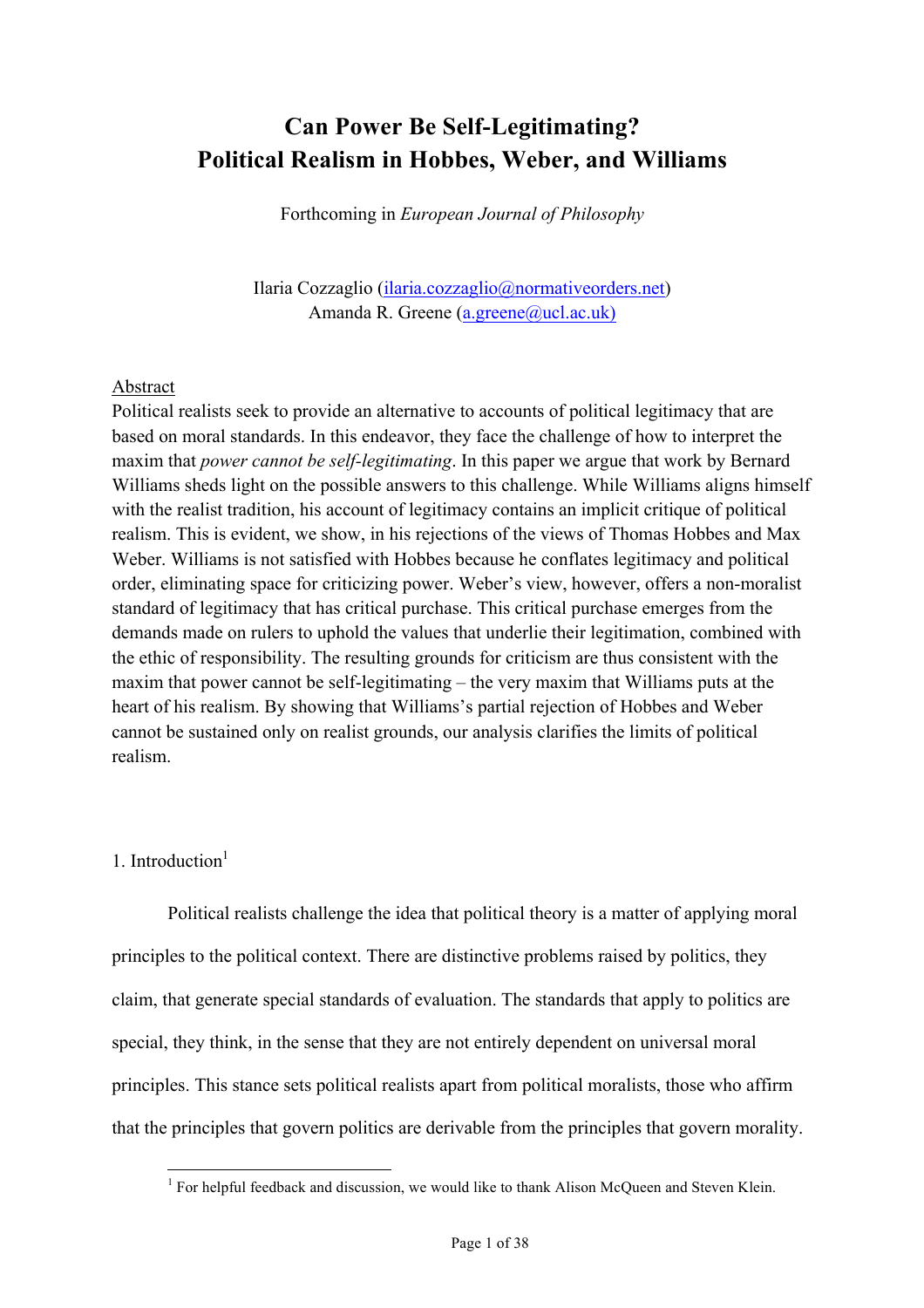But whenever political realists affirm that the political domain generates its own evaluative principles, a philosophical difficulty arises. The difficulty is that political realists need to identify principles of evaluation that go beyond a description of politics. Otherwise, the endeavor would be an exercise in empirical social science, rather than a normative theory of politics. In other words, defenders of political realism must articulate a special form of normativity that is unique to the political domain: it must not be reducible to moral principles, but it also must avoid mere description.

This difficulty becomes all the more striking when it comes to substantive theories of political legitimacy. Political realists, on the whole, reject the idea that moral requirements set the terms for political legitimacy.<sup>2</sup> They are sometimes accused of equating political legitimacy with the acceptance of power by subjects, however that acceptance happens to be produced. According to this outlook, a system of political order may secure its own legitimacy through the effective use of power, including intimidation and manipulation. The upshot, someone might think, is that a particular regime comes to be legitimate whenever its subjects believe that it is legitimate. But such a view seems to eliminate the critical distance that is required for evaluating the exercise of political power, something that realists hope to maintain. To avoid a collapse into a merely descriptive account, realists need to say that power must fulfil some other standards in order to be legitimate. In other words, they must affirm the maxim that *power cannot be self-legitimating*. But how should we understand this maxim when there can be no recourse to moral standards?

<sup>&</sup>lt;sup>2</sup> Political realism is a heterogenous family of views, but most of its defenders distinguish the evaluative standards of legitimacy from the demands of morality. Contemporary examples of political realists include (Williams, 2005; Geuss, 2008; Rossi, 2012; Sleat, 2013). For a comprehensive survey of approaches to political realism, including a taxonomy of the dimensions along which they vary, see (Rossi and Sleat, 2014). For historical discussion of the realist 'tradition', including the classical realists and structural realists in international relations theory, see (McQueen, 2016; McQueen, 2017).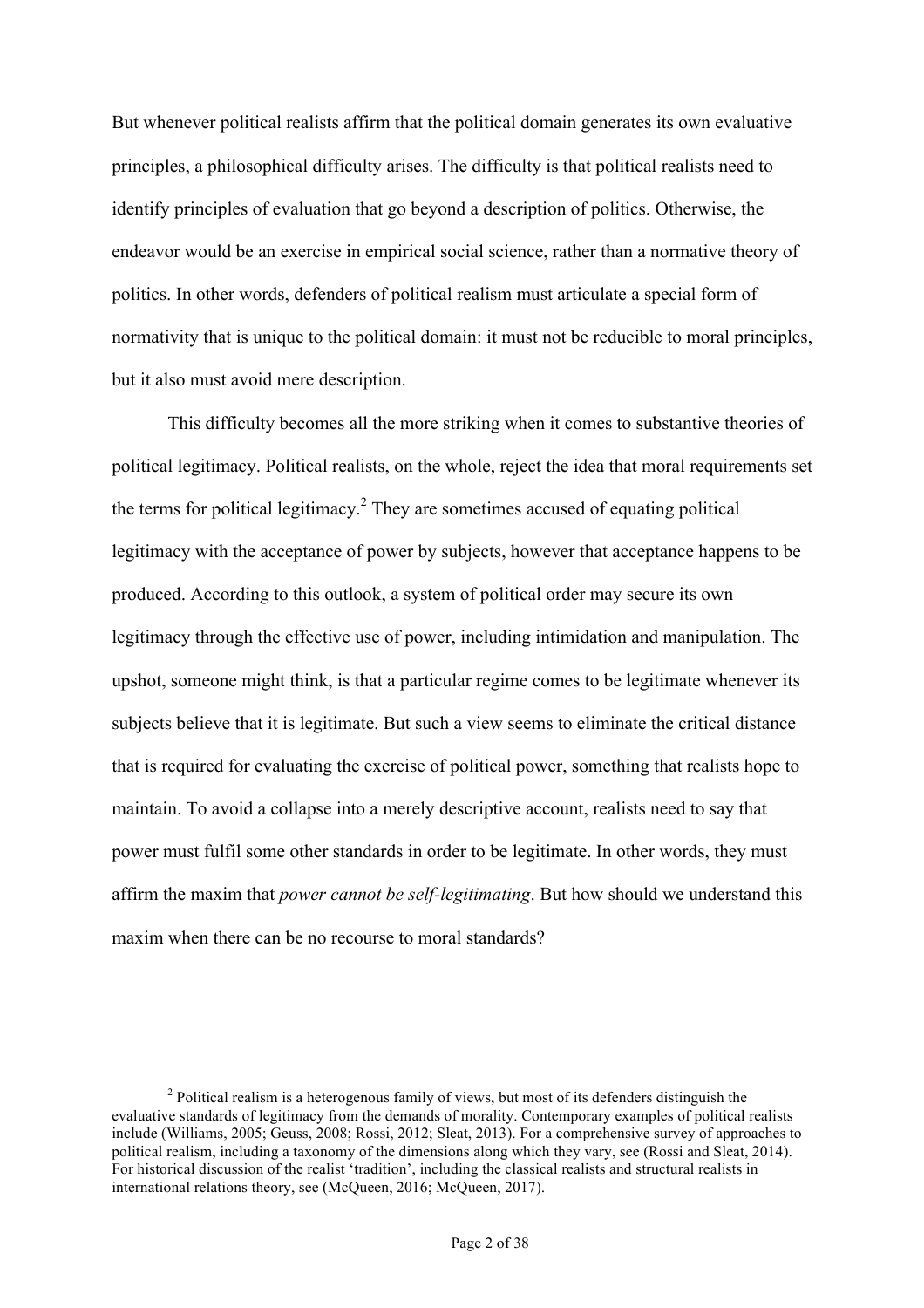In this paper we take up the question of self-legitimating power by examining the views of political realism's latest advocate, Bernard Williams. <sup>3</sup> Williams elaborates his realist view of legitimacy in terms of a legitimation demand (Williams, 2002; Williams, 2005). As we discuss below, what it takes to meet this demand is three-fold. First, there must be a solution to the first political question, which is the problem of how to eliminate the constant threat of violence. Second, this solution must "make sense" to subjects as an intelligible form of social order, where this depends on the actual perspectives of subjects in a given historical context. Third, the acceptance of a solution by subjects must not have been produced by the very same power that is being accepted – that is, a system of political power must not artificially bring about its own acceptance. Thus, for Williams, the descriptive facts about effective power come first. At the same time, he rejects the idea that power can simply manufacture its own acceptance in order to secure legitimacy. In short, Williams defends a theory of political normativity that stops short of full-blown morality.<sup>4</sup> Since Williams is sensitive to the difficulty of avoiding both moralism and descriptivism, examining his view allows us to address the larger question of whether the political domain can be considered to produce its own norms, independently of the moral realm.

Williams's view has attracted critics and defenders, and the ensuing debate has focused largely on his critique of the liberal approach to legitimacy defended by Rawls.<sup>5</sup> We think that this emphasis has diverted attention from a critical question. While commenters debate whether realist legitimacy ought to unseat liberal legitimacy, they neglect a deeper issue with Williams's revival of political realism. The issue is that Williams lacks a

 $3$  Williams identifies as a realist, and is seen by many as such. For purposes of this paper we take this to be the case, though we recognize that some scholars disagree.

 $\frac{4}{3}$  Among his objections to moralism are its false opposition between principles and interests, its lack of historical sensibility, and its presumption that there are universal moral standards of acceptable government arising from Enlightenment morality (Williams, 2005, pp. 13-16). He insists that we need, instead, a political morality that affords "greater autonomy to distinctively political thought," though it is not entirely clear what he means (Williams, 2005, p. 3).<br><sup>5</sup> For discussions of Williams's critique of liberalism, see (Bavister-Gould, 2011; Hall, 2013; Sleat,

<sup>2013;</sup> Waldron, 2013). For examples of articles explicitly comparing Williams with Rawls, see (Gledhill, 2012; Jubb, 2015).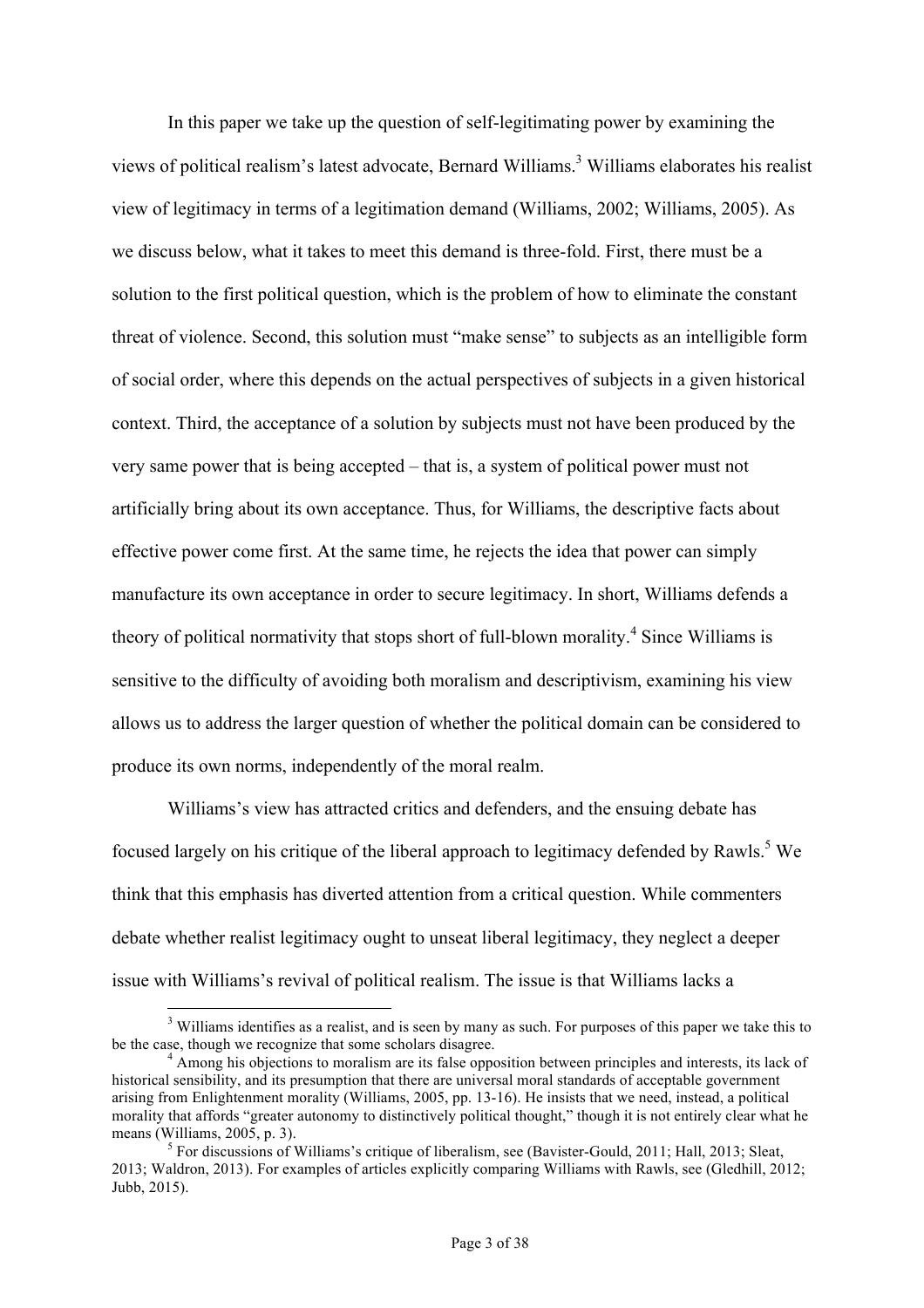philosophical basis for rejecting the realist theories of political legitimacy that have been expounded already by others. Here we are thinking chiefly of the realist accounts that can be found in Thomas Hobbes and Max Weber.

Williams is naturally drawn to both Hobbes and Weber. He hopes to establish politics as an evaluative sphere that is *distinct* from morality more broadly. This hope leads him towards a standard of legitimacy that is focused on peace and security (following in the footsteps of Hobbes) and at the same time, is keyed into the perspectives of subjects in different historical circumstances (following in the footsteps of Weber). Thus Williams adopts elements of Hobbes and Weber in his realist account – indeed, this adoption is chiefly what enables him to avoid moralism. But in the end, Williams rejects key aspects of their positions, suggesting that he is a critic of realism as well as of moralism. In light of these observations, we pose this question: if Williams's goal is to leave moralism behind and instead advance a realist account of political legitimacy, what is wrong with the Hobbesian and Weberian versions? On what grounds can he justify rejecting them? Answering this question, we think, reveals and sharpens a key problem in the realist approach – how to understand the potential of power to be self-legitimating.

Our focus, then, will be on this question: how should a political realist interpret the claim that power cannot be self-legitimating? Williams's hope of developing an answer to this question requires him to address two challenges. One is to find principled grounds for resisting Hobbes's view that a system of subjection to a sovereign entails political legitimacy. The second challenge is to find principled grounds for resisting Weber's view that legitimacy is secured whenever there is widespread belief in the validity of a system of obedience. Williams finds these views inadequate, but not for reasons arising from political moralism. Our aim in this paper is to assess these two rejections when they are made – as Williams claims – from a vantage point that is internal to political realism.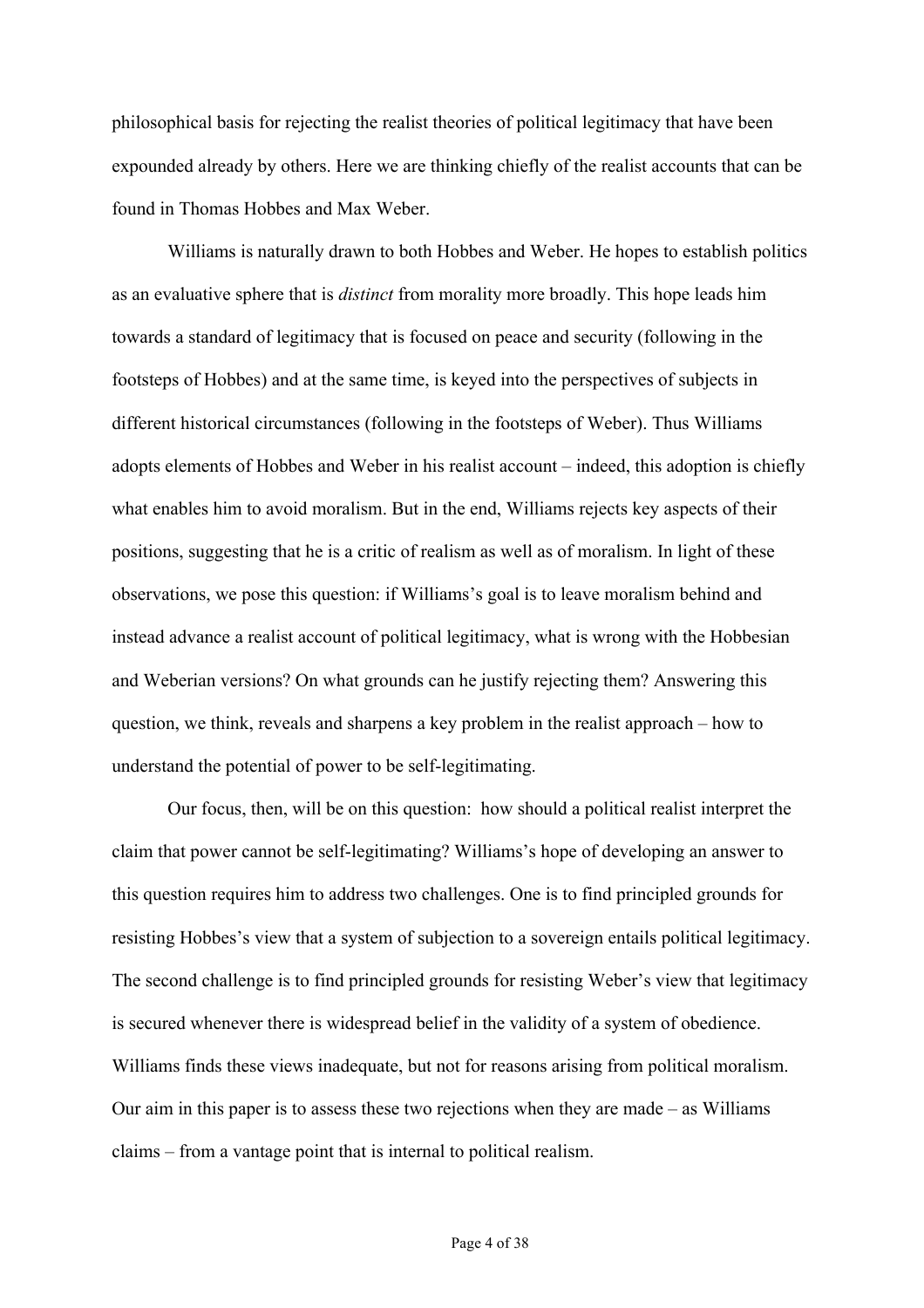In what follows, we unearth Williams's implicit critique of the political realism that can be found in Hobbes and Weber. Along the way, we explain the costs that are incurred by Williams when he rejects their views, highlighting why Williams -- and others attracted to realism -- might nevertheless want to incur these costs. For Hobbes, political legitimacy is conceptually bound up with the idea of a political relationship between subjects and their sovereign, a relationship in which obedience is exchanged for protection. While Williams agrees that establishing civil order is essential to the definition of a political relationship, he is unsatisfied with Hobbes's lack of a distinction between securing peaceful order and securing legitimacy. So, we argue, Williams departs from Hobbesian realism because the concepts of political legitimacy and mere political order are effectively equivalent. This shortcoming creates pressure for Williams to adopt instead the realism that is advanced by someone like Weber, who distinguishes between legitimate and illegitimate political domination.

Turning next to Weber, we show that Williams follows Weber in defining legitimacy in terms of the beliefs of individual subjects. For Weber, we argue, a mere political order fails to be legitimate whenever obedience is not based on a belief among subjects in the validity of power. Thus, we explain, the distinction between legitimacy and mere order that was lacking in Hobbes is available in Weber. However, Williams does not avail himself of Weber's solution because, apparently, it is insufficient for criticizing the abuse of power. At this point, we develop a response on Weber's behalf by identifying two dimensions of normative evaluation in his account of legitimate political domination: an ethic of rule and an ethic of responsibility. Despite these realist forms of political normativity, Williams does not adopt Weber's approach. Instead, Williams adds a critical theory proviso to the legitimation demand, a proviso that he derives from the political axiom that 'power cannot be selflegitimating.' We show that Weber would also affirm this axiom, though differing in its interpretation. We conclude that Williams has no realist basis for rejecting Weber's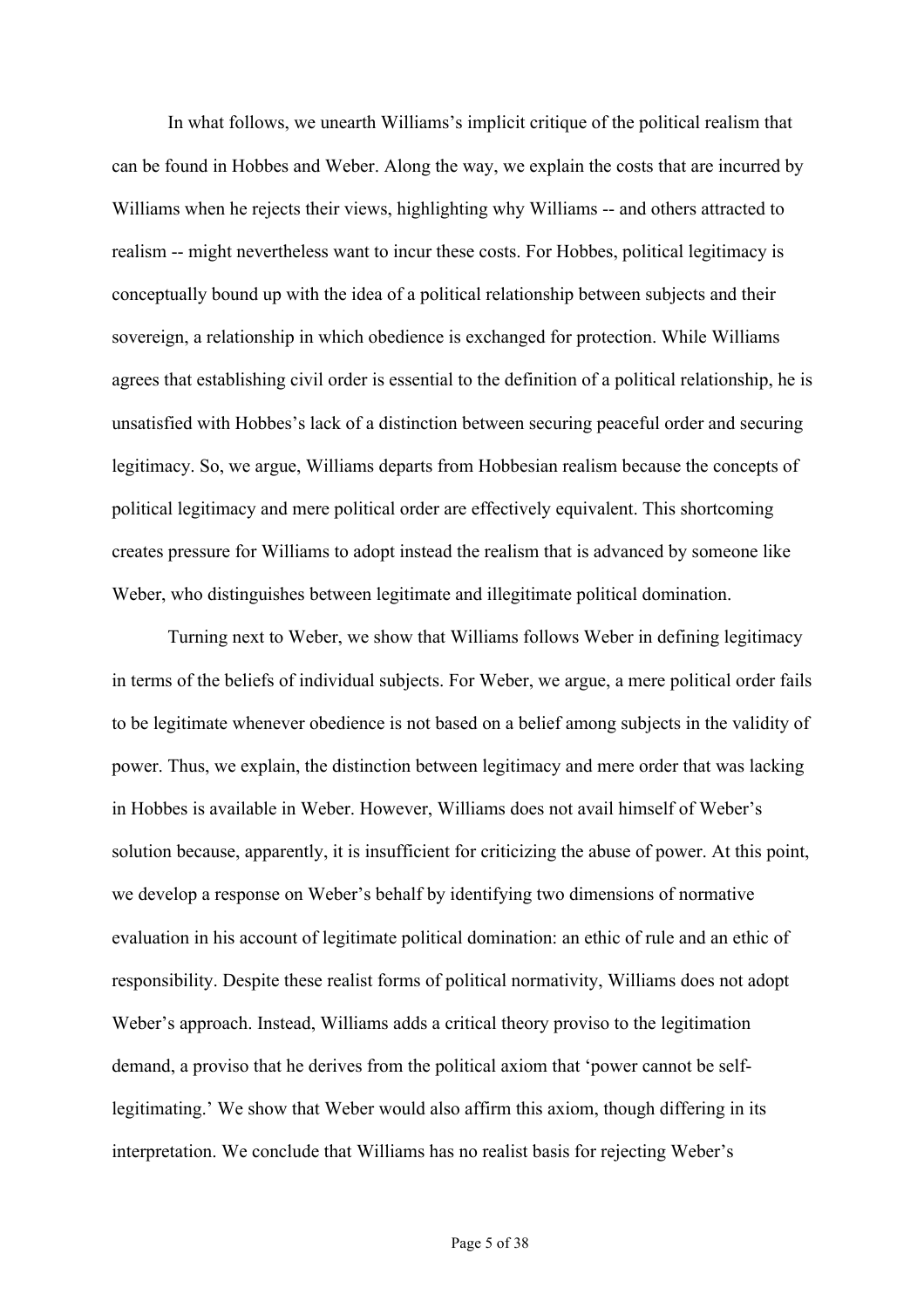interpretation of this claim and, therefore, no realist basis for rejecting Weber's account of legitimacy.

The upshot of the paper is to call into question the advantages of Williams's formulation of political realism, as compared to that of Hobbes and Weber. Since Weber's account adequately addresses Williams's dissatisfaction with Hobbes, while at the same time retaining scope for the normative evaluation of power, Williams lacks a basis for rejecting Weberian realism. At the same time, we argue, if Williams were to amend Weberian realism in order to provide more scope for criticizing power, this would lead him back in the direction of Hobbes. While Williams is clearly dissatisfied with both of those options, he lacks grounds within his own realist framework to show why his alternative is superior. In closing, we draw out the implications for political realism.

#### 2. Williams and Hobbes

Williams explicitly draws on Hobbes in order to construct his realist theory of legitimacy. He identifies in Hobbes a characterization of politics as a solution to the threat of violent conflict that is always present in human groups. Williams says: "I identify the 'first' political question in Hobbesian terms as the securing of order, protection, safety, trust, and the conditions of cooperation. It is logically 'first' because solving it is the condition of solving, indeed posing, any others" (Williams, 2005, p. 3). Williams thus aligns himself with Hobbes by defining politics in terms of solving the problem of order. Moreover, Williams reads Hobbes as saying there is a close connection -- equivalence, even -- between establishing a commonwealth and securing political legitimacy: "[Hobbes thought] that the necessary condition of LEG was also the sufficient condition of it" (Williams, 2005, p. 3).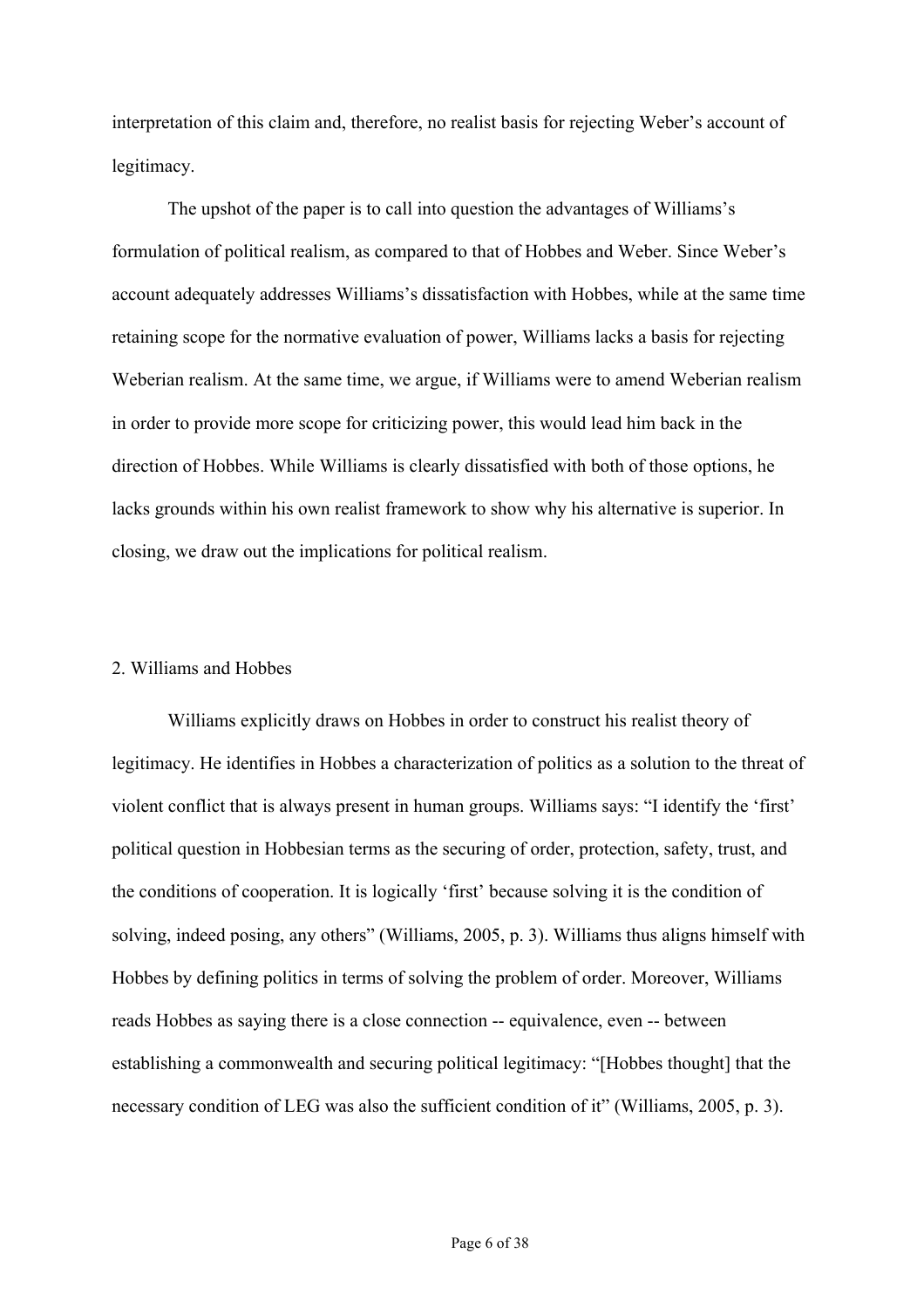We agree with Williams's reading of Hobbes, more or less.<sup>6</sup> But we want to examine Hobbes's view more closely, in order to clarify exactly where Williams rejects his account. Following Robin Douglass, we take legitimacy in Hobbes to be "the grounds for some person or body having the authority to rule" (Douglass, 2016, p. 3). For our purposes, the key passages are those in which Hobbes speaks of legitimacy explicitly, as well as those in which he argues that sovereignty arises from authorization. We begin with the latter.

Hobbes contrasts life lived under a sovereign in a commonwealth with life outside of a commonwealth. In *Leviathan*, he argues that as long as individuals are outside of a commonwealth, they face the ever-present prospect of a violent death, due to their equal hopes and equal vulnerability to each other (*L* xiii.1-9). <sup>7</sup> Since the state of nature involves the ongoing fear of violent death, according to Hobbes, individuals should create a political order through the establishment of a sovereign. The result is a system of subjection in which obedience is exchanged for protection, and establishing this system necessarily involves a group of people being united under the same common power. Hobbes argues that individuals establish a civil state through a procedure that unifies their will and authorizes a sovereign. He says, "The only way to erect such a Common Power... is to conferre all their power and strength upon one Man, or upon one Assembly of men, that may reduce all their Wills, by plurality of voices, unto one Will, ...and every one to owne and acknowledge himself to be Author of whatsoever he that so beareth their Person, shall Act, ...and therein to submit their Wills, every one to his Will, and their Judgments, to his Judgment" (*L* xvii.13). Therefore,

<sup>&</sup>lt;sup>6</sup> It should be noted, however, that Hobbes's realism does not exhibit the total autonomy of political normativity that Williams seems to be seeking. In his thorough examination of political realism in Hobbes, Robin Douglass argues that "those who attribute an autonomy of the political position to Hobbes downplay the importance he attached to peace as a pre-political moral value, which calls into question the political–moral demarcation that realism relies upon" (Douglass, 2016, p. 2). Although we lack the space to discuss morality in Hobbes, we intend for our analysis to be consistent with this observation.

For a discussion of equal vulnerability in Hobbes, see (Hoekstra, 2012). All references to *Leviathan* are to the English version (Hobbes, 1991); citations are according to chapter and paragraph number.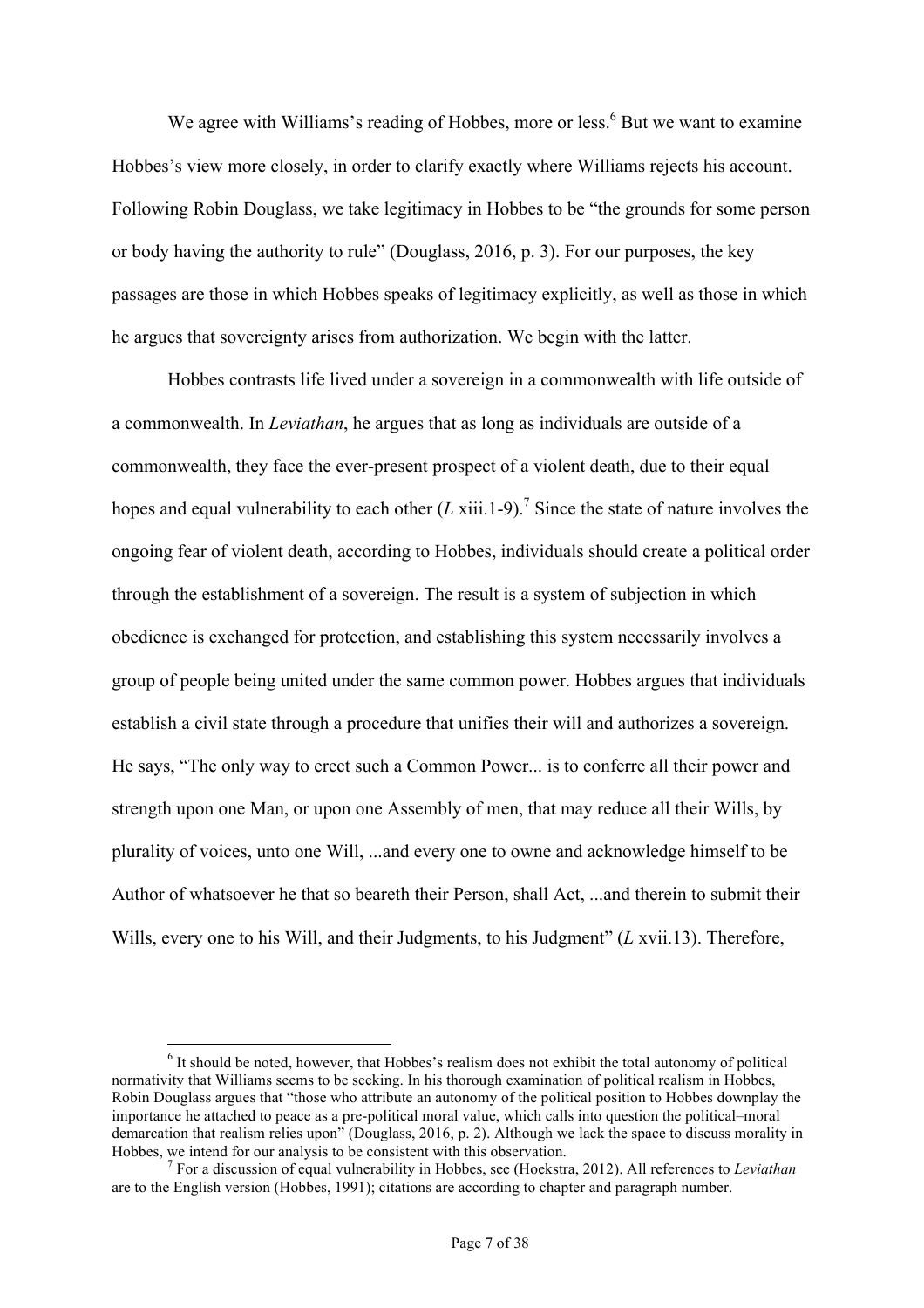Hobbes characterizes a commonwealth as a system of subjection in which obedience is exchanged (successfully) for protection through a process of authorization.

For Hobbes, any society apart from a commonwealth is not a political condition, properly speaking. A commonwealth is a system of subjection to a sovereign, and he calls this system a civil condition so as to contrast it with the state of nature.<sup>8</sup> In fact, the label of "political" occurs in *De Cive* and *Leviathan* only in order to characterize the civil state.<sup>9</sup> For example, individuals are called citizens only when they establish a sovereign; prior to that, Hobbes refers to them as a mere "Multitude"  $(L \text{ xvii.4})$ .<sup>10</sup> Furthermore, he repudiates the classical Greek notion that political organization is natural, as opposed to artificial.<sup>11</sup> Thus it can be inferred that whatever is outside the civil state of a commonwealth should not be considered a political condition at all. This view resonates with Williams's remark that "solving [the problem of Hobbesian order] is the condition of solving, indeed posing, any other [political questions]" (Williams, 2005, p. 3).

We now turn to the passages in which Hobbes speaks explicitly of legitimacy. The term is used occasionally, though never defined. He normally uses it to refer to contracts,

<sup>&</sup>lt;sup>8</sup> The view that there is a radical difference in Hobbes between the state of nature and the civil state is shared by most scholars, though explained in varying ways. For example, James Read interprets it through the concept of power, which would change "*its nature*... from natural to artificial" (Read, 1991, p. 507). Martin Loughlin stresses the rational process that leads the multitude from the state of nature to the civil state: "the state was brought into existence through the exercise of political reasoning" (Loughlin, 2012, p. 8).

For example, he says in *De Cive*: "... there are two kinds of *commonwealths*: one kind is *natural*, like the *Paternal* and *Despotic*; the other is the kind of commonwealth which is *by design* [*institutivum*], and which may also be called *political*" (Hobbes, *DC* v.12). All references to *De Cive* are to chapter and article number, following Warrender's edition in Latin (Hobbes, 1983) and Tuck and Silverthorne's edition in English (Hobbes, 1998). 10 Quentin Skinner emphasizes the covenant that authorizes the sovereign as the means through which a

multitude becomes "a people" and enters into a relationship with the sovereign. He says, "when the members of the multitude authorise a man or assembly to serve as their representative, the effect is to transform them from a mere aggregation into one Person because they are now endowed with a single voice" (Skinner, 2005, p. 177). Loughlin also underlines the co-creation of the sovereign and the people, saying that " 'the people', as distinct from 'the multitude', came into existence as a result of the pact to create the sovereign" (Loughlin, 2012, p. 10). For further discussion of how the multitude achieves unity through incorporation and then impersonation, see (Pettit, 2009, pp. 72-75). 11 In *Leviathan* he rejects Aristotle's assertion that we are political animals (*<sup>L</sup>* xvii), and in *De Cive* he

says, "Yet their swarms are still not *commonwealths* [*civitates*], and so the animals themselves should not be called political…" (*DC* v.5).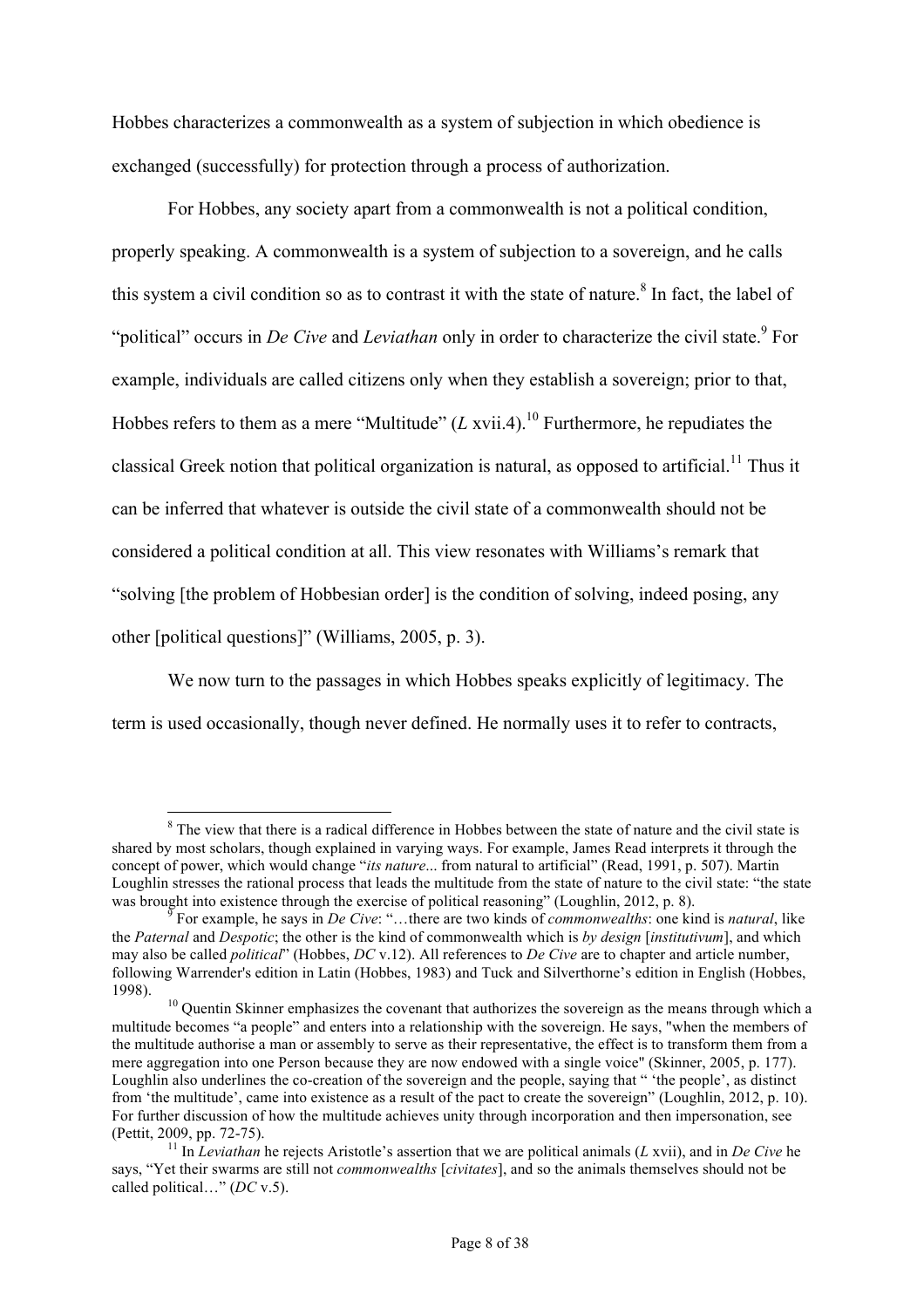promises, and marriage, implying that whatever is lawful is legitimate.<sup>12</sup> There are two passages in which Hobbes explicitly speaks of the sovereign as legitimate, and they both pertain to the authorization procedure involved in establishing a commonwealth. In *De Cive*, he claims that a person "becomes a legitimate *Monarch* [*legitimus fit Monarcha*] if he receives the consent of the people; without that consent, he is not a *Tyrant*, but a *public enemy* [*hostis*]" (*DC* vii.3). <sup>13</sup> This claim follows, it would seem, from an explanation of the role played by consent in unifying a multitude and conferring authority on the sovereign: "Sovereign power, then, is established by force of the agreements into which individual subjects or citizens mutually enter one with another; and all agreements get their force from the will of the contracting parties, and likewise may lose their force and be dissolved by consent of the same parties"  $(DC \text{ vi.20})$ .<sup>14</sup> In *Leviathan*, he further explains that this authorization mechanism involves a unification of each person's will into the sovereign representative will.<sup>15</sup> We call this an authorization mechanism because it is presented as the grounds for a sovereign coming to have authority, where this is more than just the systematic ability to exercise force. Therefore, the authorization mechanism is not only the cause but also the normative explanation of sovereignty, as Hobbes constructs it.

<sup>&</sup>lt;sup>12</sup> For example, Hobbes says in *Leviathan* that "...the teaching that matrimony is a sacrament giveth to the clergy the judging of the lawfulness of marriages; and thereby, of what children are legitimate; and consequently, of the right of succession to hereditary kingdoms" (*L* xlvii.9). In *De Cive* he says, "What is to count as a theft on the part of a citizen or as murder or adultery or a wrongful act is to be determined by the civil, not the natural, law… not every act of intercourse is adultery, but only what the civil laws forbid… the breaking of a promise is a wrong, when the promise itself is legitimate [*licitum est*]; but where there is no right [*ius*] to make an agreement, no right [*ius*] passes; hence no wrong [*iniuria*] follows" (*DC* vi.16). <sup>13</sup> This statement occurs in a comparison of monarchy and tyranny in which Hobbes says, "They differ

only in the way they exercise power… [O]nce a king is legitimately established in *sovereign power*, the citizens will feel that he should be called *King*, if he is viewed as exercising his power well; if not, he will be seen as a *Tyrant*" (*DC* vii.3). For further discussion of Hobbes on tyranny, see (Hoekstra, 2001).

<sup>&</sup>lt;sup>14</sup> He confirms the connection between consent and authority when he continues, "By no stretch of the imagination could it ever happen that all the citizens together would unite in conspiracy against the sovereign power, without one single exception. There is therefore no danger that sovereigns can be rightly stripped of their

authority" (*DC* vi.20).<br><sup>15</sup> He says, "A Multitude of men are made *One* Person, when they are by one man, or one Person, Represented; so that it be done with the consent of every one of that Multitude in particular... *Unity*, cannot otherwise be understood in Multitude" (*L* xvi.13).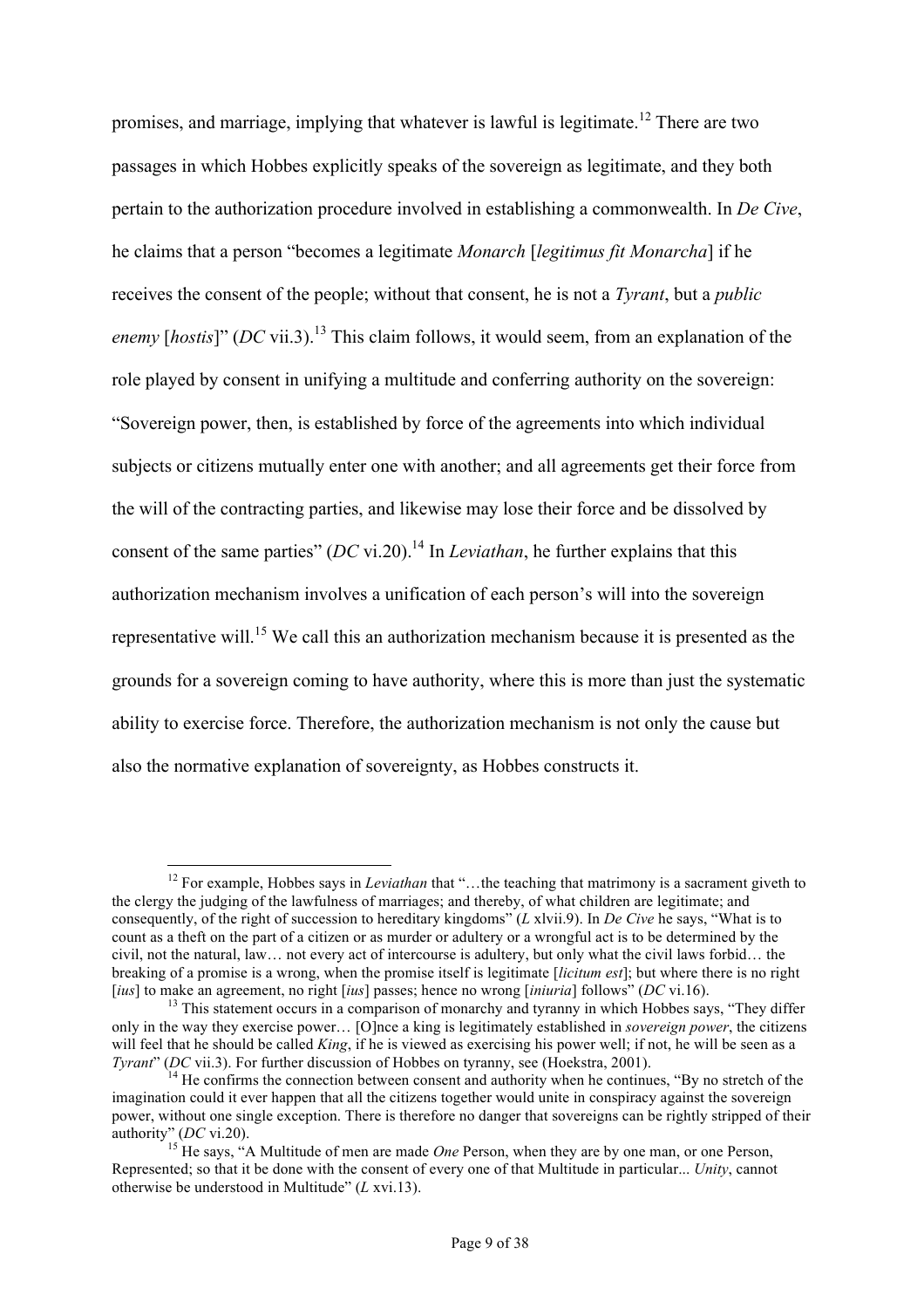Therefore, we read Hobbes as saying that political subjection to a sovereign is legitimate *because* of the mechanism by which it is created.<sup>16</sup> This is confirmed by the second occurrence of the term "legitimate" pertaining to sovereign power. In *De Cive*, Hobbes considers the question of whether the legislator is known to all citizens. He argues that he must be known to each, either explicitly or implicitly: "…Without his personal consent and agreement, either explicit or implied, the right of legislation [*ius legislationis*] could not have been conferred on anyone… if it is not explicit, it must at least be implied, as when they accept the benefit of a person's power and laws for protection and preservation of themselves against others" (*DC* xiv.12). <sup>17</sup> Thus it is the implicit recognition of the exchange of obedience for protection that explains the sovereign's right to legislate. He says, "...for when we demand that our fellow citizens obey someone's power for our good, we admit by that very demand that his power is legitimate [*imperium legitimum esse*]" (*DC* xiv.12). <sup>18</sup> Therefore, in this passage, Hobbes's use of 'legitimate' supports the interpretation that authorizing the sovereign both establishes that sovereign power exists and, at the same time, serves to explain why it is legitimate.

On this reading of Hobbes, the very existence of a commonwealth depends on an authorization procedure that, in turn, secures legitimacy.19 Thus there simply cannot

<sup>&</sup>lt;sup>16</sup> A manifestation of the sovereign's legitimacy is his normative power to issue commands. Once the sovereign is created, he has the right to decide what is wrong and what is right, and citizens have an (almost absolute) duty to obey. For further discussion, see (Pettit, 2009, pp. 125-129) and (Sreedhar, 2010). <sup>17</sup> The sentence begins by identifying how the right of legislation comes to be conferred: "Cognitio

legislatoris dependent ab ipso ciue; nam sine consensu & pacto suo proprio, vel expresso, vel subaudito ius legislationis conferri in neminem potuit." The following sentences elaborate on the two kinds of consent, saying this of implicit consent: "...vel saltem subaudito, ut quando utuntur beneficio emperii, & legume alicuius, ad protectionem & conseruationem sui aduersus alios" (DC xiv.12).

<sup>&</sup>lt;sup>18</sup> The full sentence: "Cuius enim imperio conciues nostros obedire postulamus bono nostro, illius imperium legitimum esse, ea ipsa postulation confitemur" (*DC* xiv.12).

<sup>&</sup>lt;sup>19</sup> Douglass remarks that "Hobbes's emphasis on contract and consent, however, might seem like an unpromising way of theorising legitimacy from a realist perspective", thereby confirming our interpretation of legitimacy in Hobbes (though he challenges the classification of Hobbes as a realist) (Douglass, 2016, p. 3).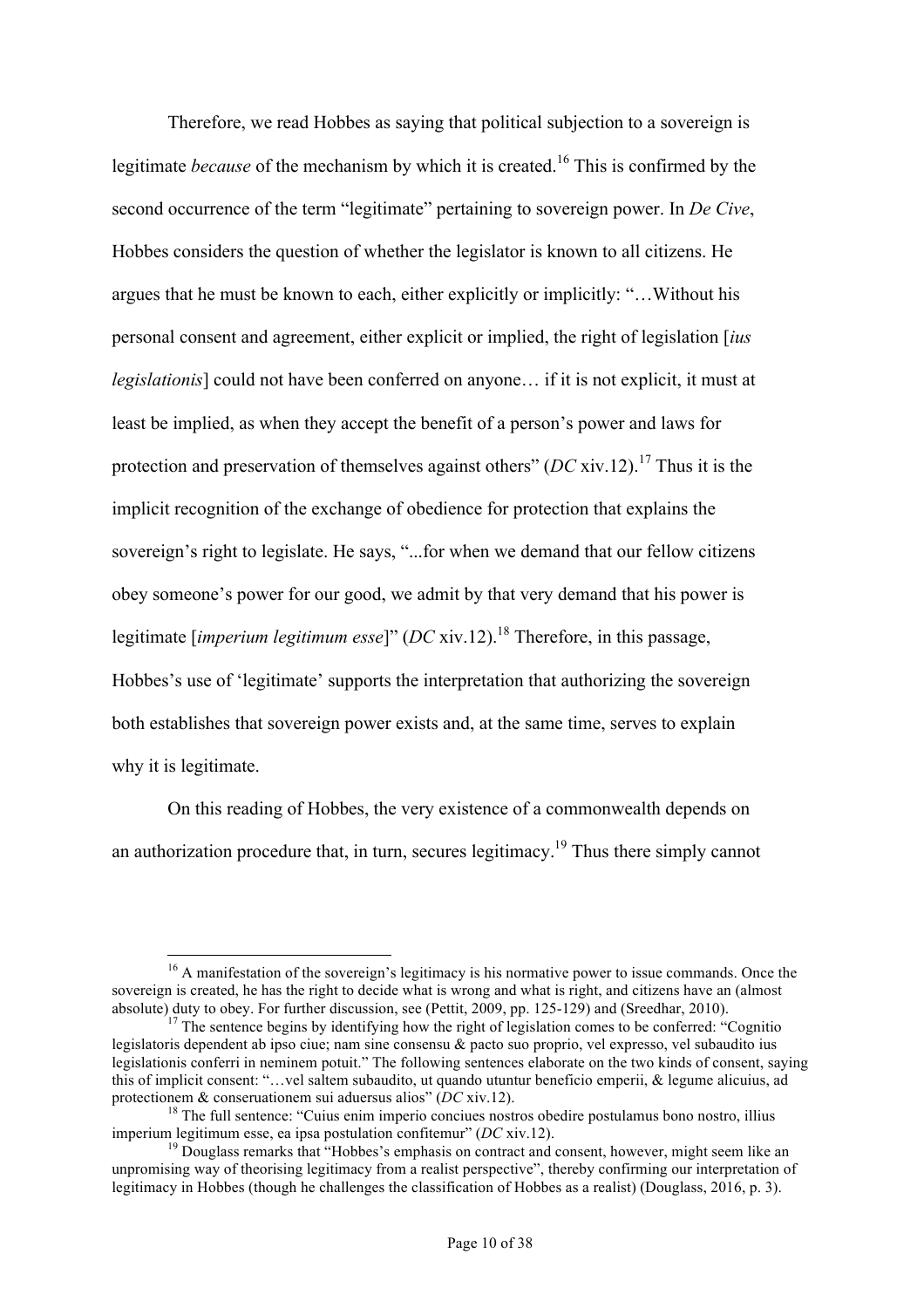be stable political order without political legitimacy.<sup>20</sup> In light of this, one could say that for Hobbes, a system of political order is *defined as* a social arrangement in which Williams's "first political question" has been solved through an authorization procedure that establishes the sovereign. At the same time, the authorization mechanism satisfies the conditions for political legitimacy, since it establishes the sovereign's right to rule. Since the concepts of legitimacy and political order are defined in terms of each other, it is easy to see how the standard of political legitimacy depends on the value of securing political order, as opposed to drawing on a moral standard that goes beyond stable order. This tight connection between securing order and securing legitimacy is an element of Hobbes that Williams finds appealing.

#### 2.1 Williams's rejection of Hobbesian Realist Legitimacy

No sooner has Williams affirmed a key part of Hobbes than he departs from it. He

begins by announcing one motivation for the departure:

If one disagrees with Hobbes, and thinks that more than one set of political arrangements, even in given historical circumstances, may solve the first question, it does not strictly follow that the matter of which arrangements are selected makes a further contribution to the question of LEG, but it is entirely reasonable to think that this can make a contribution, and that some, but only some, of such arrangements are such that the state will be LEG. Someone who disagrees may merely be disagreeing with Hobbes on this point. (Williams, 2005, p. 3)

The language of "further contribution" implies the following picture of legitimacy: Hobbesian order makes some *initial* contribution, while other factors make a *further* contribution. For, if only some regime types that secure order also achieve legitimacy, then the implication is that other regimes achieve order *but not* full legitimacy.<sup>21</sup> Thus Williams

<sup>&</sup>lt;sup>20</sup> Pettit likens the definitional connection between sovereignty and legitimacy to Hobbes's discussion of constructing a circle with a compass: "When we learn how to construct a circle, as we decide to name the construct, we build up a definition of the circle and its related elements that encodes the properties ensured by that mode of construction… The same, in Hobbes's view, will be true of the commonwealth" (Pettit, 2009, pp. 116-119).

 $21$  Williams indicates that he thinks that legitimacy is roughly a matter of degree: 'We can accept that the considerations that support LEG are scalar, and the binary cut LEG/ILLEG is artificial and needed only for certain purposes' (Williams, 2005, p. 10).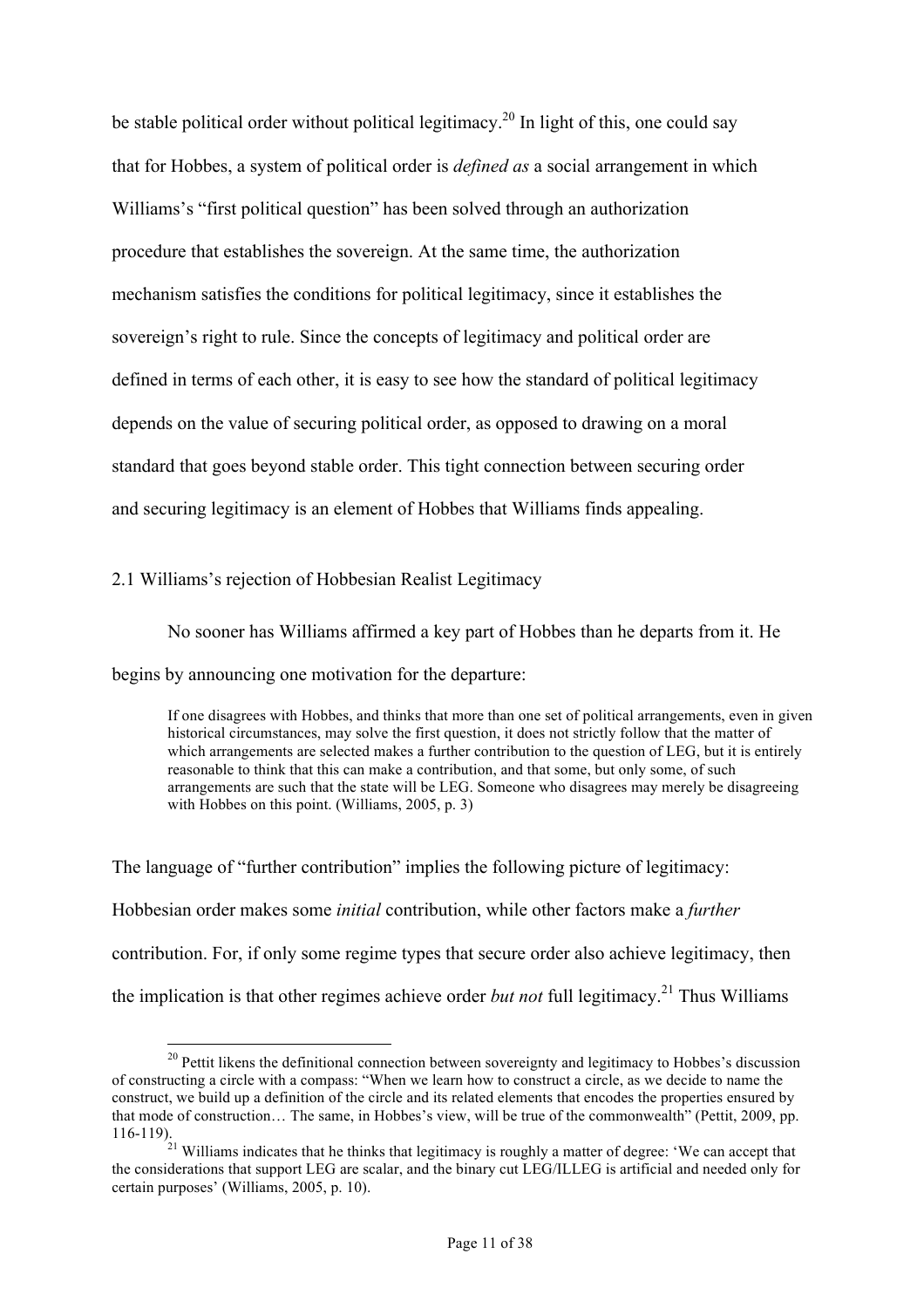casts doubt on the following Hobbesian logic: the necessary conditions of a legitimate political relationship are "so demanding" that, because they entail very specific political arrangements, they also serve as the sufficient conditions (Williams, 2005, p. 3). Here Williams is alluding to Hobbes's argument that certain constitutional features are entailed by the need for a sovereign that is strong enough to guarantee protection (for instance, no separation of powers). In sketching out this route of departure, Williams seems to have in mind those who would defend other necessary conditions for legitimacy, such as democracy. Williams rejects this stance because it is a form of "political moralism."<sup>22</sup>

Williams wants to stay in the political realism camp, and so he pursues a different sort of departure from Hobbes. According to Williams, the mere fact that a political system provides Hobbesian order is not enough to entail its legitimacy. On what basis does Williams reject this aspect of Hobbes? The answer cannot be that a regime has further imperatives beyond the one of providing order and security, such as promoting autonomy or respecting rights. Williams, as well as other political realists, must avoid such Enlightenment morality and instead extract a standard of legitimacy only from the idea of political order. Therefore, Williams must find something contained within the idea of establishing order that allows space for different ways of performing that task, only some of which lead to legitimacy. He does this by making several moves that constitute internal critiques of political realism – or so we will argue. In what follows we assess the first move: privileging the perspective of subjects.

#### 2.2. Williams's Realist Political Legitimacy

Williams hopes to distinguish legitimacy from mere political order by requiring that it "make sense" to subjects in a given historical context. He calls this the *Basic Legitimation* 

 $^{22}$  Williams designates these concerns as one of "two different sorts of consideration" that might motivate someone to disagree with Hobbes (Williams, 2005, p. 3). He is interested in the other sort of consideration.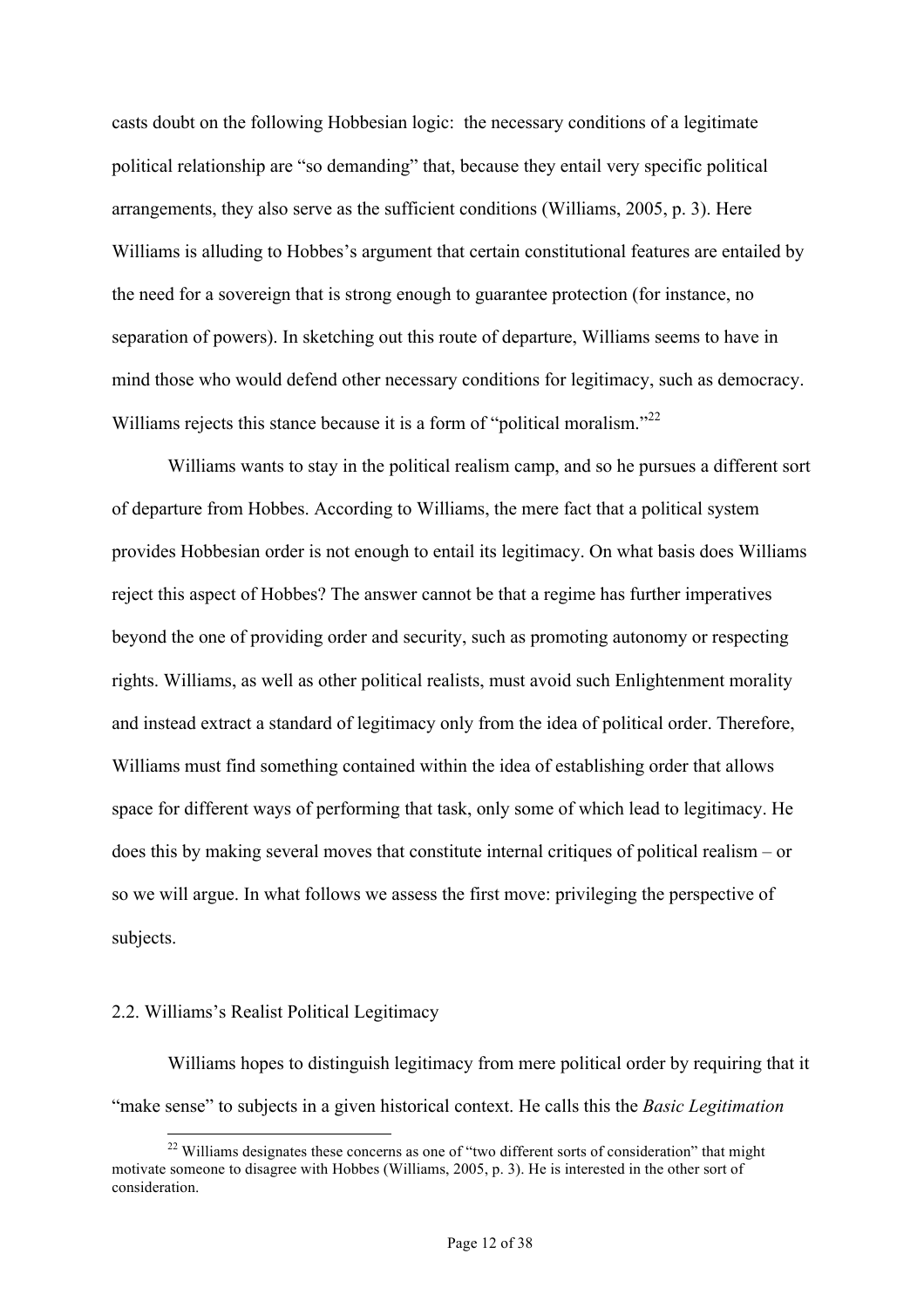*Demand*. He says, "Meeting the BLD is what distinguishes a LEG from an ILLEG state [...and] can be equated with there being an 'acceptable' solution to the first political question" (Williams, 2005, p. 4). For Williams, the *Basic Legitimation Demand* has been met when a justification of political power has been offered that is acceptable to each subject.<sup>23</sup> What he means by acceptable is whether the justification "makes sense (MS)" given the historical conditions. He says, "A given historical structure can be (to an appropriate degree) an example of the human capacity to live under an intelligible order of authority… It makes sense (MS) to us as such a structure" (Williams, 2005, p. 11). Williams uses 'making sense as intelligible order' (MSIO) as a technical term, then; it is designed to capture the way in which categories of historical understanding determine whether a particular solution to the first political problem counts as acceptable. In other words, a given political arrangement is held to be acceptable whenever it makes sense (presumably, *because* it makes sense). Williams claims that a criterion involving this notion of "making sense" is "evaluative…[but] not normative" (Williams, 2005, p. 11). $^{24}$ 

To make good on this framework, Williams needs a definition of mere political order that does not automatically entail legitimacy. We refer to mere political order -- here and in what follows -- as "political subjection," a situation in which Hobbesian order has been secured through a stable system of obedience. According to Williams, this subjection obtains whenever the first political question has been solved and there is a claim of authority. understood as the expectation of obedience to commands. Williams describes it as follows:

A coerces B and claims that B would be wrong to fight back: resents it, forbids it, rallies others to oppose it as wrong, and so on. By doing this, A claims that his actions transcend the conditions of warfare, and this gives rise to a demand for justification of what A does. When A is the state, these claims constitute its claim of authority over B. (Williams, 2005, p. 6)

 $^{23}$  He says, "The claim is that we can get from the BLD a constraint of roughly equal acceptability (to each subject)..." (Williams, 2005, p. 7). The phrase introduces a problematic ambiguity, as discussed and clarified in (Hall, 2015, pp. 471-473).

 $^{24}$  It is hard to know what Williams means by 'evaluative,' though he would deny that it is prescriptive. He suggests the following translation principle: "what they do makes sense if it would make sense to us if we were them" (Williams, 2005, p. 11). He adds a proviso that is inspired by critical theory, which we discuss below.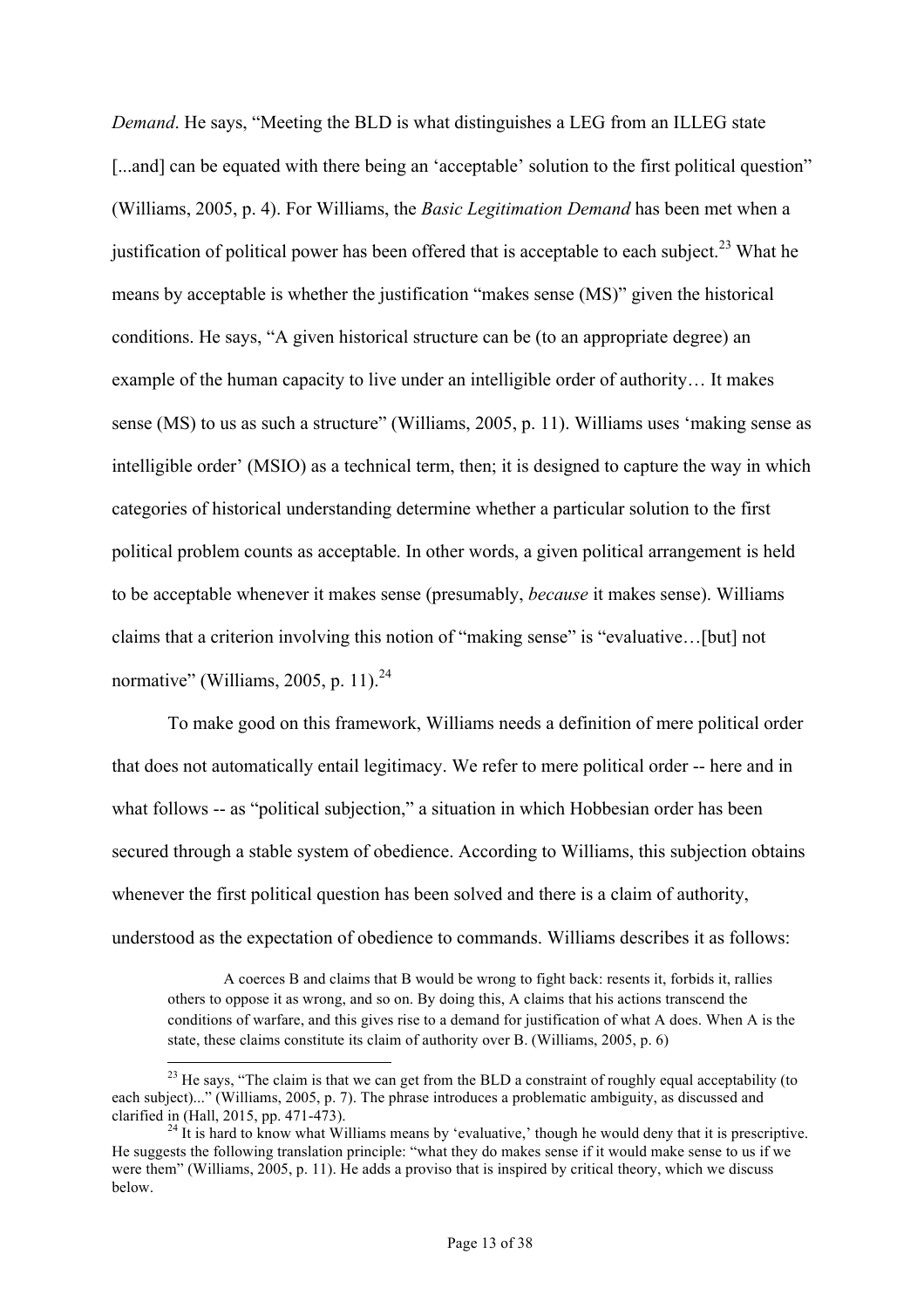For Williams, the demand for legitimation arises when a person claims that they must be obeyed by a group of subjects. This leads us to infer that a claim of authority, combined with the securing of Hobbesian order, is sufficient for political subjection but not for legitimacy.

Thus for Williams, securing Hobbesian order is merely the trigger for a demand of legitimation, not the sufficient condition. Legitimacy, on the other hand, is the acceptable exercise of power, where such acceptability depends on the justification meeting the standard of "making sense as intelligible order," relative to a historical context. On this basis, Williams thinks, he can adequately distinguish the two concepts, thereby avoiding the conceptual equivalence of Hobbesian realism.

#### 2.3 Distinguishing Legitimacy from Political Subjection

Williams apparently thinks that he has avoided the conceptual equivalence of Hobbesian realism, but in fact, things are more complicated. This is because, in aiming to take some -- but not all -- of Hobbes, Williams has subtly shifted the political problem of order. We can see this by distinguishing two kinds of threats to security: those coming from other subjects, which we might call *horizontal*, and those coming from the sovereign, which we might call *vertical*. According to Williams, a solution to the first political question does not count if the solution recreates the problem (Williams, 2005, p. 4). When he describes this as a reign of terror, it is evident that a solution must include the problem of vertical as well as horizonal security. But for Hobbes, the introduction of vulnerability with respect to the sovereign is simply the necessary means for the sovereign to provide security with respect to other threats.25 In fact, Hobbes accepts sovereignty by conquest, in which a new sovereign intimidates subjects into accepting his rule:

 $25$  To be fair. Hobbes does not ignore the threat deriving from absolute power, and he allows disobedience in certain cases, including if the monarch asks citizens to die (*L* ) {Hobbes, 1994, 142}. When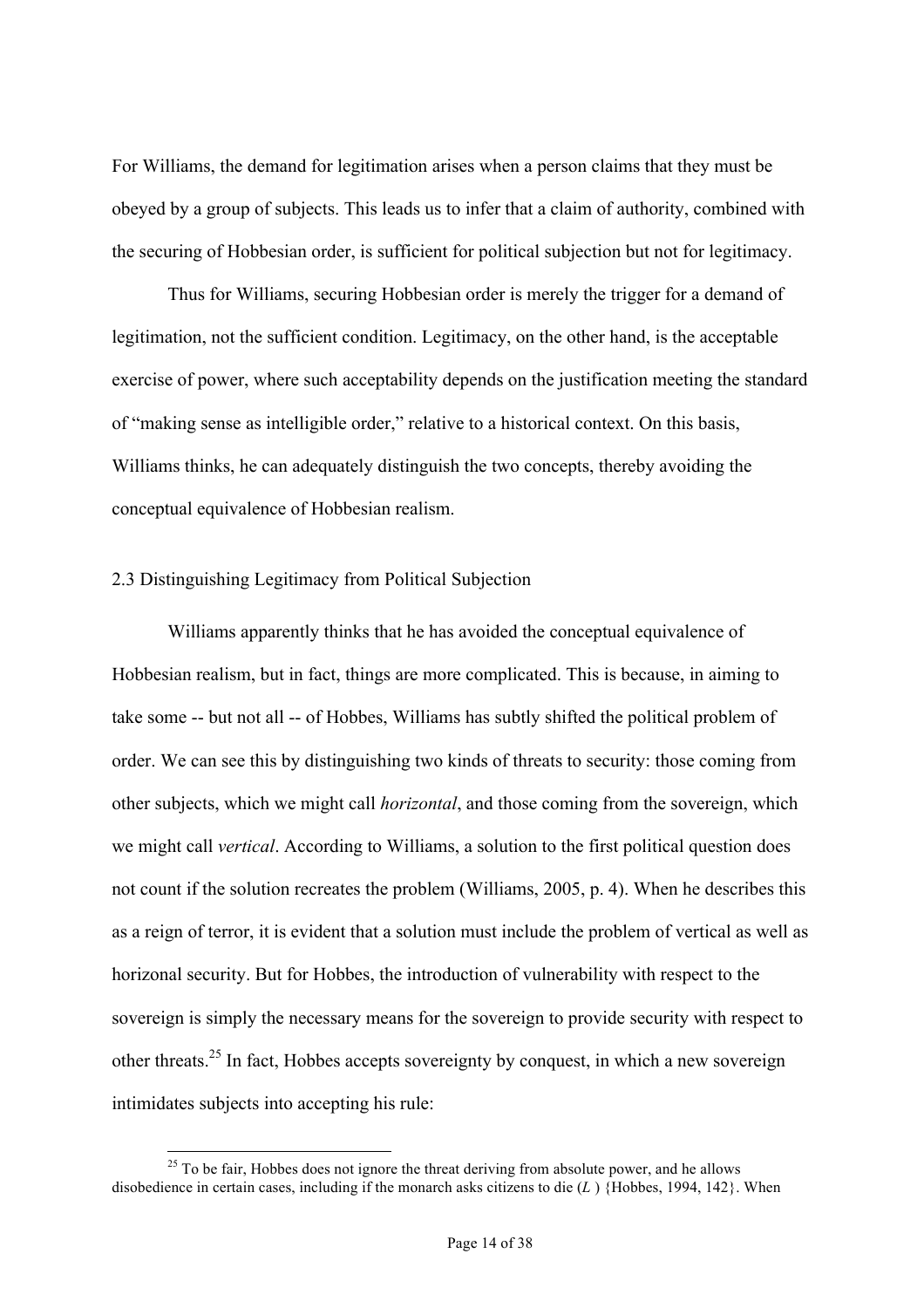A commonwealth by acquisition is that where the sovereign power is acquired by force; and it is acquired by force when men singly (or many together by plurality of voices) for fear of death or bonds do authorize all the actions of that man or assembly that hath their lives and liberty in his power. And this kind of dominion or sovereignty differeth from sovereignty by institution only in this, that men who choose their sovereign do it for fear of one another, and not of him whom they institute; but in this case they subject themselves to him they are afraid of. In both cases they do it for fear...  $(L \, xx.2)^{26}$ 

Thus for Hobbes, sovereignty by acquisition (conquest) is legitimate. This is because the relevant acceptance by subjects can be *imputed*, on the basis of its being a necessary part of the relationship of political subjection. But Williams himself does not approve of achieving legitimacy through intimidation. Therefore, the standard of legitimacy that Williams relies on has to be something more than whatever form of tacit acceptance is implicitly correlative with stable order  $27$ 

As long as Williams holds that achieving order through fear and intimidation does not amount to legitimacy, he must depart from Hobbes.<sup>28</sup> As things stand now, his attempt to cash this out in terms of the perspective of subjects risks the sort of conceptual equivalence that we have seen in Hobbes. But this puts Williams in a difficult position. In order to avoid moralism, Williams must defend the idea that the normative gap that opens up when he

 $\overline{a}$ 

Hobbes discusses the "liberty of subjects", liberty is defined in such a way that it does not constrain the sovereign's right to command, since it consists in the freedom to do all those things on which the law is silent (*L* ) {Hobbes, 1994, 138-9}. For a discussion of disobedience in Hobbes, see (Sreedhar, 2010). <sup>26</sup> Hobbes famously distinguishes a commonwealth by acquisition from a commonwealth by institution

<sup>(</sup>*L* xvii). Our argument holds in spite of this distinction. For even if we limited the definition of political subjection so that it only applied to sovereignty by institution, we could make a parallel argument. For Hobbes, it is part of the concept of political subjection that the relevant authorization is in place, in such a way that legitimacy is thereby secured. For an argument that the differences between sovereignty by institution and acquisition do not affect the creation of the sovereign through an authorization mechanism, see (Pettit, 2009, pp. 117-118).

 $27$  Someone might say, on Williams's behalf, that the legitimacy standard is implicitly contained within the relationship of political subjection by claiming that tacit acceptance can be presumed whenever there is a stable solution to the first political question. Thus the relevant acceptance just comes along with political subjection, once it has been suitably understood. Another claim one might make on Williams's behalf is that political legitimacy is instantiated in the actual world in all and only those circumstances where there is also political subjection. So, while "peaceful order" and "legitimacy" mean different things in theory, they always coincide in practice, for all intents and purposes. However, neither of these elaborations will work because, if successful, they rule out the possibility of illegitimate politics in the real world -- a possibility Williams wants to hold on to. It would imply that as soon as legitimacy is compromised, so is political order itself, leading to a Hobbesian state of nature. For further discussion, see (Greene, "The Promise of Political Realism", unpublished

This suggests that Williams and Hobbes actually have different ideas about the fundamental problem to be solved by politics, though Williams is not as forthcoming about this as he could be.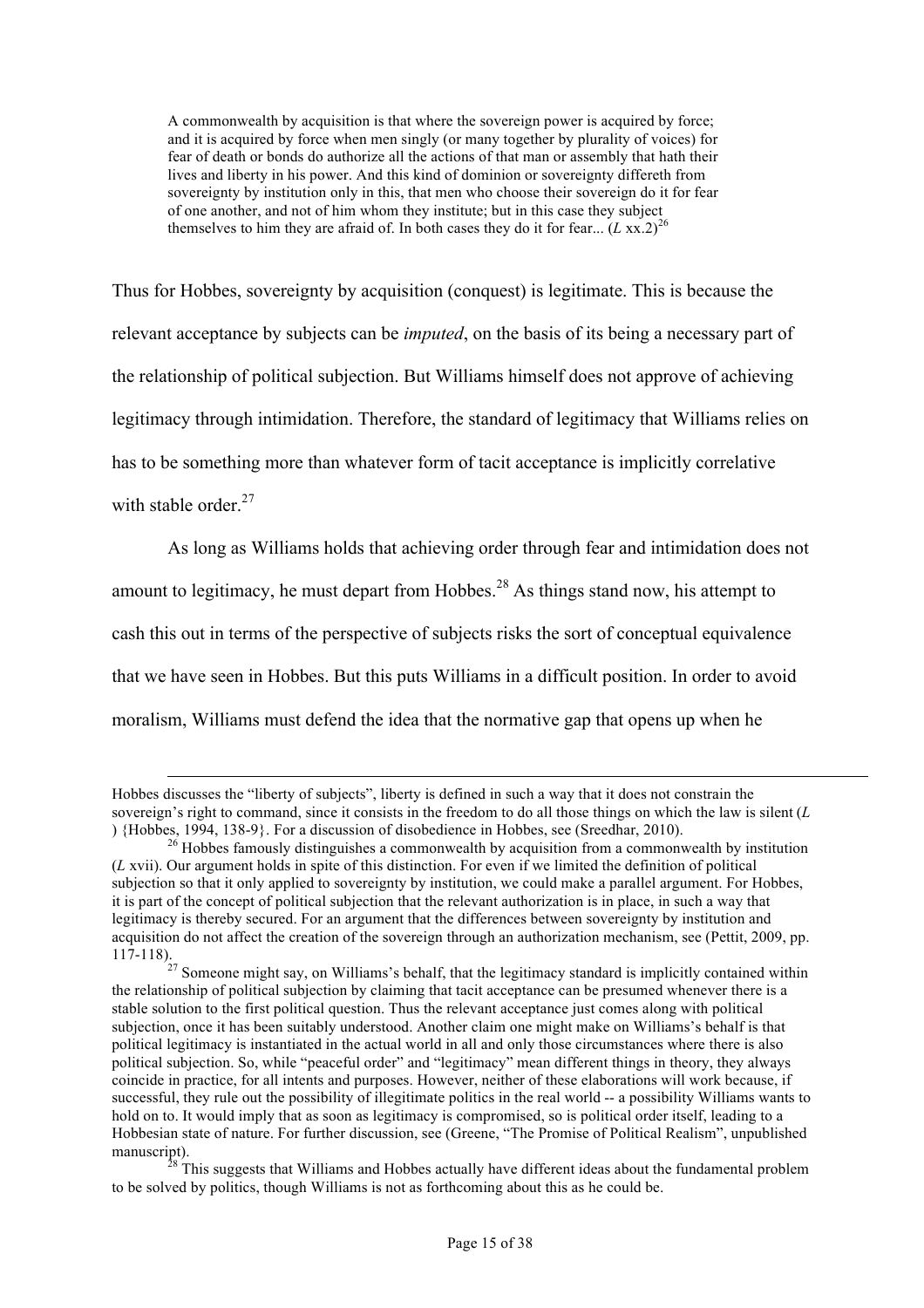departs from Hobbes is governed only by standards that emerge from the relationship of political subjection. Williams claims that his standard of political legitimacy emerges entirely from the definition of political subjection -- indeed, he stakes his realist credentials on it (Williams, 2005, p. 8). But it is difficult to clearly state this idea -- much less defend it - without falling back into the Hobbesian form of realism. Ultimately, Williams needs to depart more definitively from Hobbes's account. We think that he ought to look at the resources available in Weber.

#### 3. Weber's Realist Political Legitimacy

What Williams needs, and what he *could* extract from Weber, is a theoretical framework for distinguishing between political legitimacy and political subjection ("domination" or "rule", in Weber's terminology).29 According to Weber, there is a clear theoretical category of illegitimate domination. This category allows him to avoid collapsing the concepts in two ways. First, there can be legitimate but non-political domination (e.g. a religious hierarchy).<sup>30</sup> Second, and more important for present purposes, there can be domination that is political but illegitimate. In fact, we argue that Weber develops the idea of illegitimate political domination in a way that has normative implications (in a qualified sense, to be explained below), while nevertheless remaining realist in the sense that Williams prizes. Thus Weber's account could furnish Williams with the non-moralist grounds that he needs for departing from Hobbes. However, Williams rejects Weber's account of legitimacy by introducing a proviso that power cannot produce its own acceptance. This proviso is

<sup>&</sup>lt;sup>29</sup> We are following the common practice of rendering *Herrschaft* as "domination," though we prefer "rule." According to Weber, domination "does not include every mode of exercising 'power' or 'influence' over other persons"(Weber, 1978, p. 212).<br><sup>30</sup> Weber gives several examples of non-political group domination, e.g. the subjection of factory

employees to their employer, or vassals to a feudal lord, even when both of these relations are entered into freely (Weber, 1978, pp. 213-214).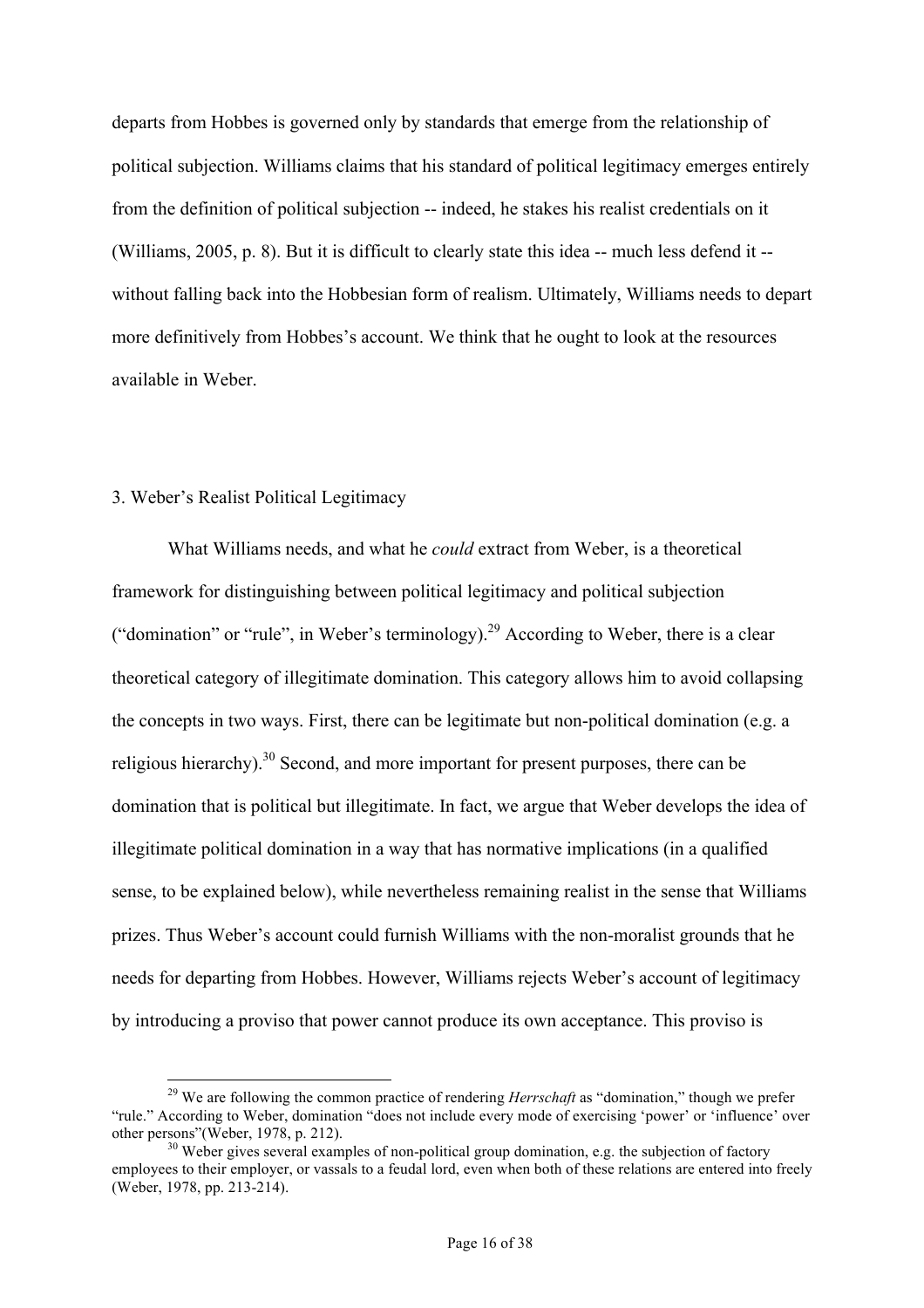another internal critique of political realism advanced by Williams. In what follows we will look at Weber more closely in order to assess this internal critique. Ultimately we will argue that Williams lacks adequate justification for departing from Weberian political realism.

#### 3.1 Weber on Legitimate Domination

Weber defines domination as "the probability that a command with a given specific content will be obeyed by a given group of persons" (Weber, 1978, p. 53).<sup>31</sup> For Weber, what marks off legitimate from illegitimate domination is the quality of the obedience. He explains that there are different types of obedience: "Domination... may be based on the most diverse motives of compliance: all the way from simple habituation to the most purely rational calculation of advantage " (Weber, 1978, p. 212). In fact, Weber acknowledges explicitly that obedience is sometimes sustained through brute force: "the political community is so constituted that it imposes obligations on the individual members which many of them fulfil only because they are aware of the probability of physical coercion backing up such obligation" (Weber, 1978, p. 903).

However, Weber contrasts obedience based on calculations of advantage or fear with obedience based on beliefs about the rightfulness of the authority. He calls the latter "belief in legitimacy", and he notes that it provides a more stable basis for domination than "*purely*  material interests and calculations of advantages" (Weber, 1978, p. 213). Weber claims that whenever the obedience is not tied to material interests or advantages, it is tied to a belief in legitimacy: "So far as it is not derived merely from fear or from motives of expediency, a willingness to submit to an order imposed by one man or a small group, always implies a

 $31$  Weber's concept of domination applies at the simplest level to individual relations of command and obedience. He says, "The existence of domination turns only on the actual presence of one person successfully issuing orders to others" (Weber, 1978, p. 53). However, here we will focus on group domination.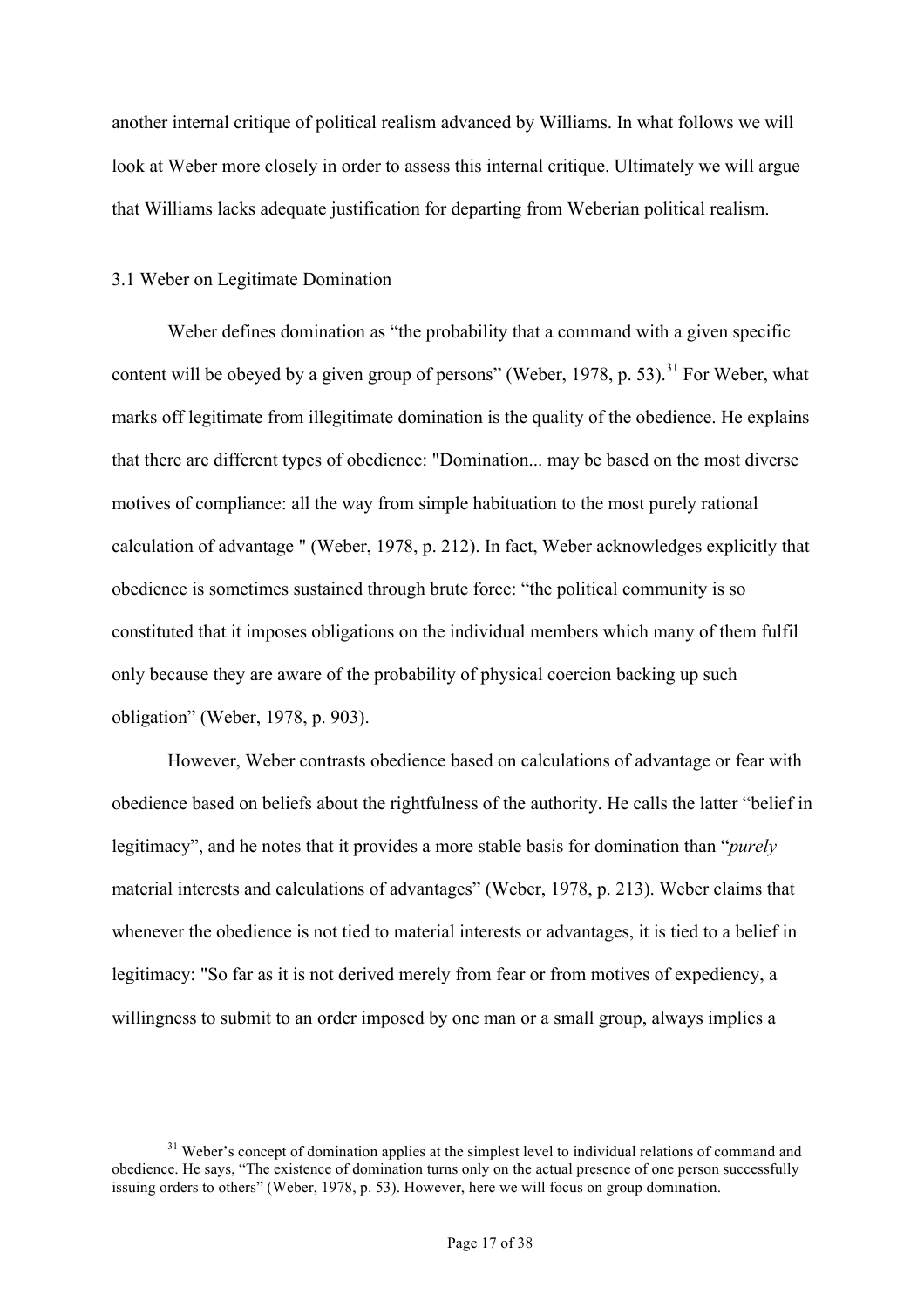belief in the legitimate authority" (Weber, 1978, p. 37).<sup>32</sup> He says that, although the content of the belief varies, the obedience always rests on the perceived validity of the domination that is being exercised (Weber, 1978, p. 215). Accordingly, when a system of domination secures obedience on some other basis besides the belief in the validity of power, then we have illegitimate political domination. While systematic obedience is a necessary feature of political domination, it does not contribute to the *legitimacy* of the domination if it is grounded on fear or expediency. Thus, Weber's capacity to distinguish between multiple grounds of obedience provides the sought-after distinction between legitimate and illegitimate political order.

With this distinction in hand, it is possible to say a bit more about "belief in the validity of power.<sup>33</sup> Weber describes this validity in terms of how subjects relate to commands:

"[Legitimate] *domination* will thus mean the situation in which the manifested will (*command*) of the *ruler* or rulers is meant to influence the conduct of one or more others (*the ruled*) and actually does influence it in such a way that their conduct to a socially relevant degree occurs as if the ruled had made the content of the command the maxim of their conduct for its very own sake. Looked upon from the other end, this situation will be called *obedience*." (Weber, 1978, p. 946) 34

 $32$  In the original version, the quotation in the main text says "Die Fügsamkeit gegenüber der Oktroyierung von Ordnungen durch Einzelne oder Mehrere setzt, […] den Glauben an eine in irgendeinem Sinn legitime *Herrschafts*gewalt […] voraus" (Weber, 2005, p. 27) . The German better renders the sense of indeterminacy attached to legitimacy, i.e., legitimacy in an indeterminate sense.<br><sup>33</sup> For simplicity, we will refer to the basis of obedience across all three types in this generic way. Note

that Weber does not employ the word "belief" when describing the charismatic type, relying instead on notions of fascination and identification. However, on the generic level, he continues to speak of belief in legitimacy.

 $34$  It is evident that Weber is speaking of legitimate domination here, rather than mere domination because he says, "In the following discussion we shall use the term domination exclusively in that narrower sense which excludes from its scope those situations in which power has its source in a formally free interplay of interested parties… domination shall be identical with authoritarian power of command…" (Weber, 1978, p. 946). Weber sometimes uses the term *autorität,* but to avoid terminological confusion, we refrain from using the words authority and legitimacy in the very definition of legitimate domination.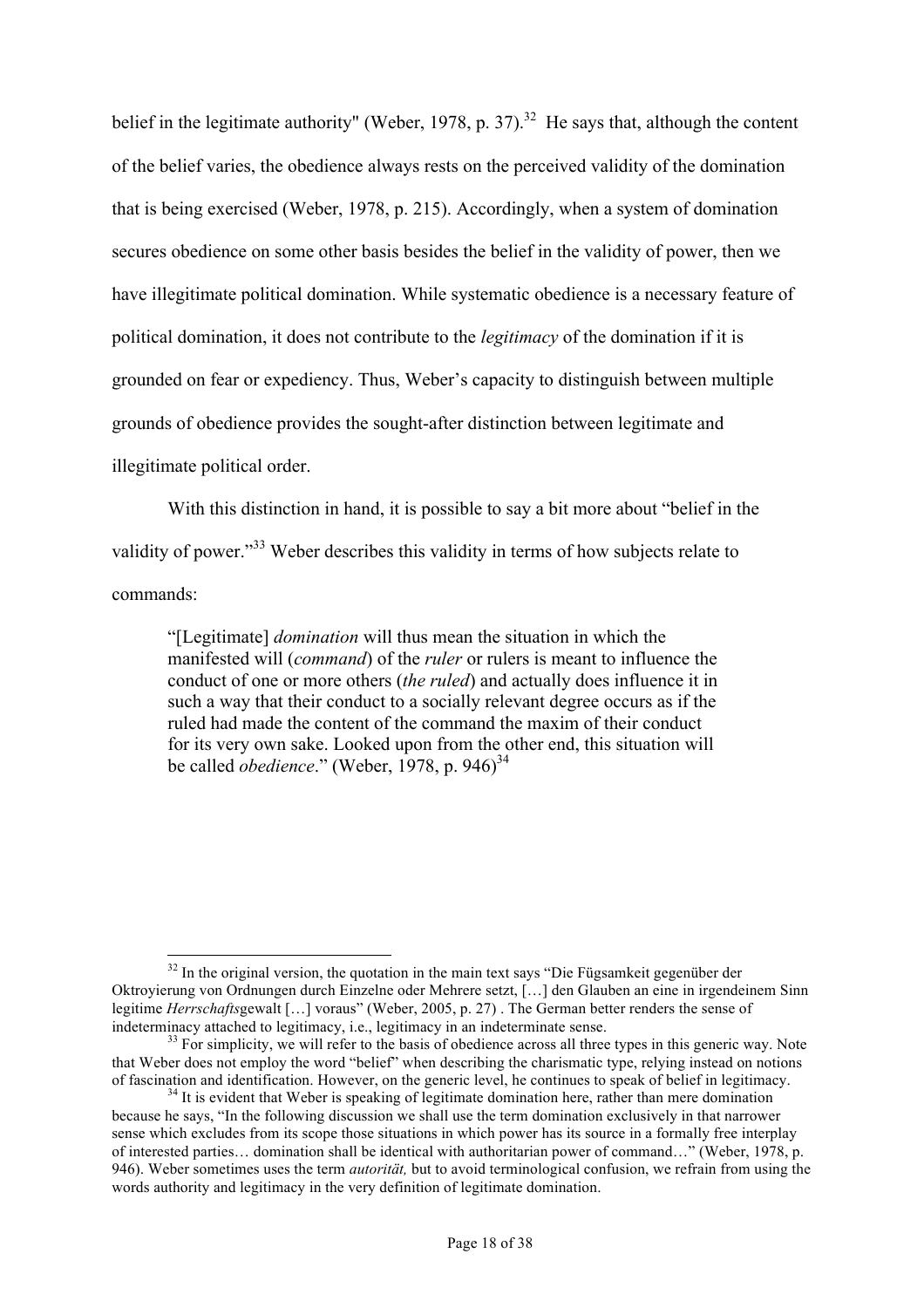Elsewhere he describes this obedience as a situation where "the command is accepted as a valid norm."<sup>35</sup> Thus Weber defines legitimate domination as obedience in which there is systematic acceptance of commands as valid.<sup>36</sup>

To complete the picture of Weber's legitimate domination, we need to look at what Weber calls the three "pure types" (Weber, 1978, p. 215). They all represent situations where commands are accepted as valid:

There are three pure types of legitimate domination. The validity of the claims to legitimacy may be based on:

- 1. Rational grounds resting on a belief in the legality of enacted rules and the right of those elevated to authority under such rules to issue commands (legal authority)
- 2. Traditional grounds resting on an established belief in the sanctity of immemorial traditions and the legitimacy [*Legitimität*]of those exercising authority under them (traditional authority); or finally,
- 3. Charismatic grounds resting on devotion to the exceptional sanctity, heroism or exemplary character of an individual person, and of the normative patterns or order revealed or ordained by him (charismatic authority). (Weber, 1978, p. 215)

These ideal types of legitimate domination do not have a normative status in the sense

of objective morality; rather, they are explanatory models of the bases on which systematic obedience is secured in a stable way.<sup>37</sup> Note that these three models can be thought of as hermeneutical categories that derive from the interpretative task of the sociologist. Weber himself maintains that people may not be aware of the connection between one of these three models and their own actual belief in the validity of power (Weber, 1978, p. 38).

To sum up, in Weber's account it is possible to distinguish the concepts of political legitimacy and domination (what we call political subjection). Political legitimacy is

<sup>&</sup>lt;sup>35</sup> He says, "The merely external fact of the order being obeyed is not sufficient to signify domination in our sense; we cannot overlook the meaning of the fact that the command is accepted as a 'valid' norm" (Weber, 1978, p. 946); "Des Befehls […] seines Hingenommenwerdens als einer 'geltenden' Norm" (Weber,

 $\frac{2005}{36}$  Here our interpretation follows Peter Lassman, who says, "The concept of legitimacy refers to the acceptance of the validity of an order of rules," (Lassman, 2000, p. 87).

<sup>&</sup>lt;sup>7</sup> Our view is that Weber's explanatory project does not invoke moral principles, but we think that his theoretical project has normative implications. We would agree with Sheldon Wolin, who argues that Weber's methodological innovations have normative implications that have not been fully appreciated (Wolin, 1981).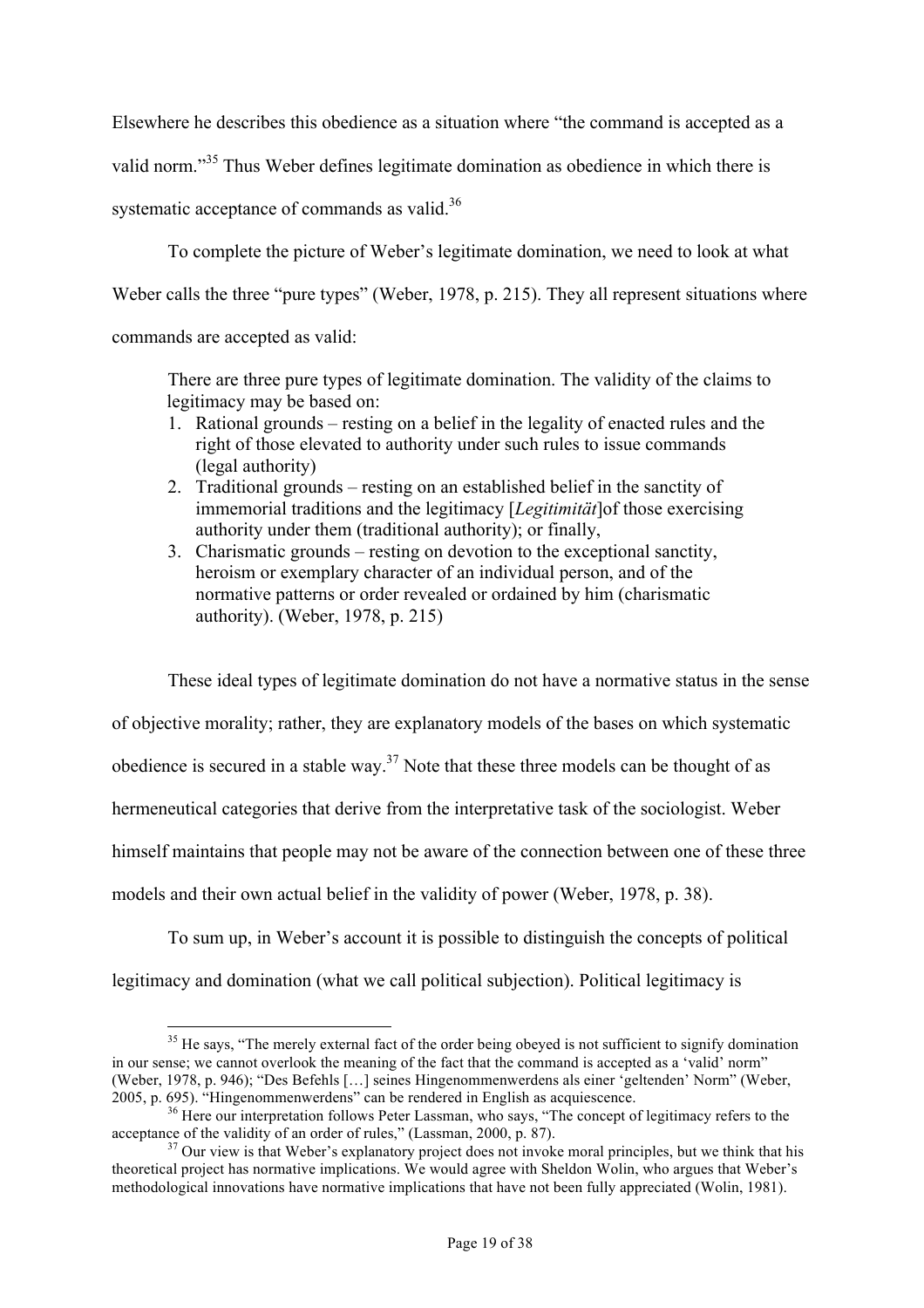domination in which obedience arises from a subject's regarding commands as valid --

therefore they obey, rather than merely comply. A system of political domination, thus, lacks

legitimacy whenever the obedience is not sustained by a belief in the validity of power.

3.2 Weber's definition of a political community

Having considered Weber's account of legitimate domination, it is worth examining his views on the nature of political communities. In *Economy and Society* he provides the following definition of a political community:

As a separate structure, a political community can be said to exist only if, and in so far as, a community constitutes more than an 'economic group'; or, in other words, in so far as it possesses value systems ordering matters other than the directly economic disposition of goods and services… In our terminology, a separate 'political' community is constituted where we find (1) a 'territory'; (2) the availability of physical force for its domination; and (3) social action which is not restricted exclusively to the satisfaction of common economic needs in the frame of a communal economy, but regulates more generally the interrelations of the inhabitants of the territory." (Weber, 1978, p. 902)

So, a political community involves three features: (1) territorial boundedness, (2) physical force, and (3) social cooperation that is ordered on the basis of value systems. Weber does not elaborate on what he means by "[the community] possesses value systems." We suggest that it pertains to a set of norms and principles that bind a given community together (though they may remain entirely implicit). Only when there are such norms can interactions between the inhabitants be said to be regulated by social action, as opposed to mere economic cooperation. 38

<sup>&</sup>lt;sup>38</sup> Remarkably, there is significant resonance with Aristotle's definition of political community. In *Politics III*, Aristotle indicates that a political community is to be defined as a partnership for the sake of ends that go beyond mutually useful cooperation, e.g. defense and trade (Aristotle, *Pol* 1280a31-1281a9) .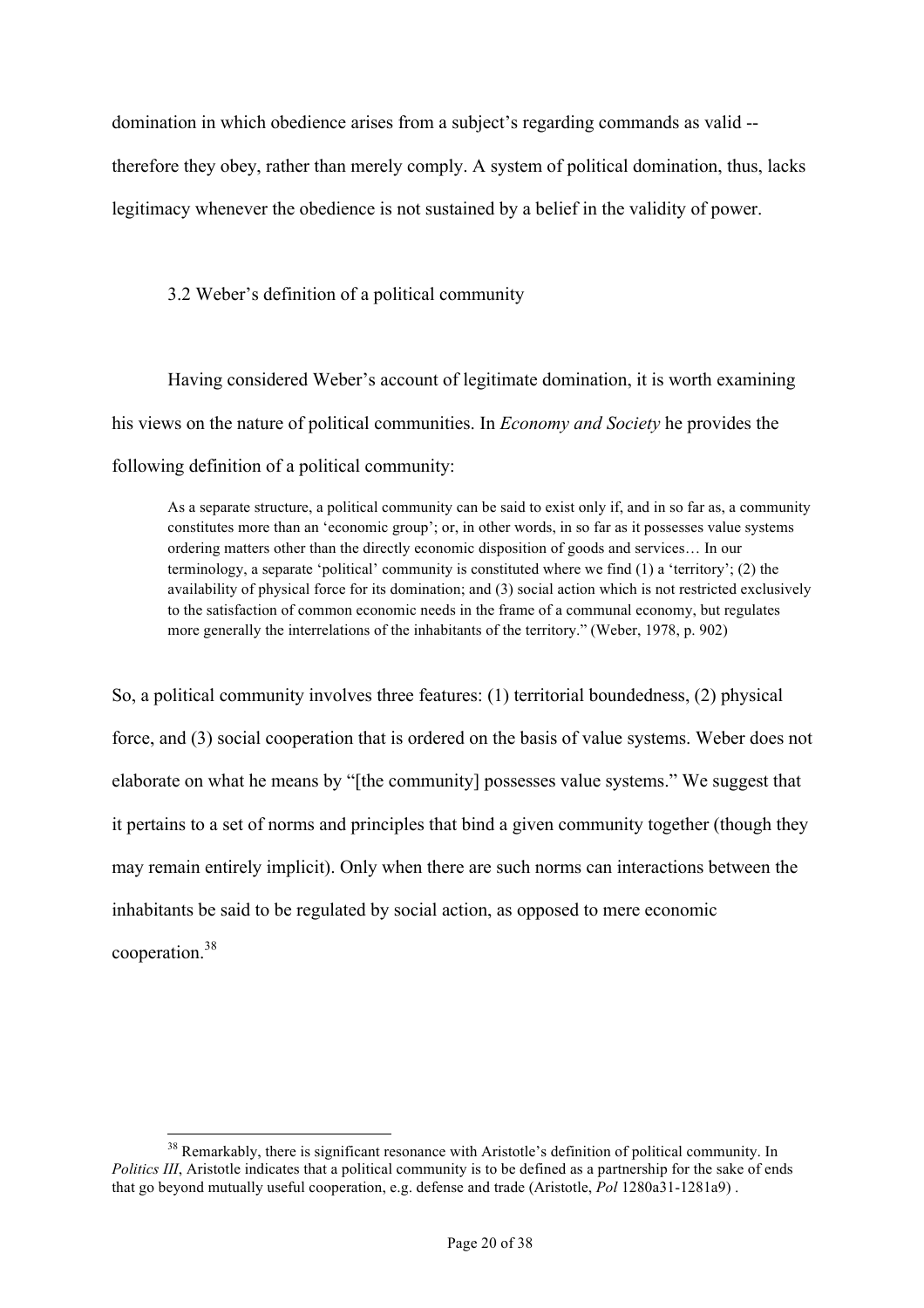Weber's definition of a political community has three implications for the idea of legitimate political domination.<sup>39</sup> The first pertains to Weber's identification of violence as the characteristic means of politics. The claim that violence is characteristic does not imply that it is the primary or even the most common means that is used in this form of domination. Instead, it means that violence is uniquely essential as a means in the political context, in a way that it is not in other contexts. Because it is characteristic of a political community that violence is a key mechanism by which the system of obedience is maintained, the use of violence must be presupposed by any belief in the validity of power. That is, belief in the validity of power in the case of politics includes -- necessarily -- an accompanying belief in the justified use of violence. This is in contrast to other domains, in which the necessity of the use of physical force is normally not accepted. For example, in the educational context, a belief in the validity of power exercised by a teacher over students need not presuppose the use of violence to maintain order.<sup>40</sup> Thus, in legitimate political domination, the belief in the validity of power includes a recognition that its claim on obedience is enforceable through violence.

Second, in non-political domination, the exercise of power is limited in scope: it pertains only to a particular domain of activity. For example, we accept the teacher's command when it regards our education but not our medical treatment, and vice versa for the doctor. Political domination, in contrast, is only limited by the scope of territory it claims to rule. Within that territory, it manifests as "in some respect the most important institutionalized system which can exist in that society," as Joseph Raz says. Its claim of

<sup>&</sup>lt;sup>39</sup> For a discussion of similar ideas, see (Lassman, 2000, pp. 88-90). For an argument that legitimate domination must take a distinctive form when the political community is a modern democracy, see (Klein,

<sup>2017).</sup> <sup>40</sup> At times, physical force is used in non-political contexts of domination, such as religion and childrearing. However, the *necessity* of violence is generally not part of the dominating relationship, which is evidenced by the fact that any justification of violence in that relationship relies on contingent and contextrelated reasons that appeal to principles other than the one related to the legitimacy of the domination. Another way to put this contrast is that using force is an essential part of politics, whereas it is not an essential part of religion or childrearing in the same way. For further discussion, see (Lassman, 2000, p. 90).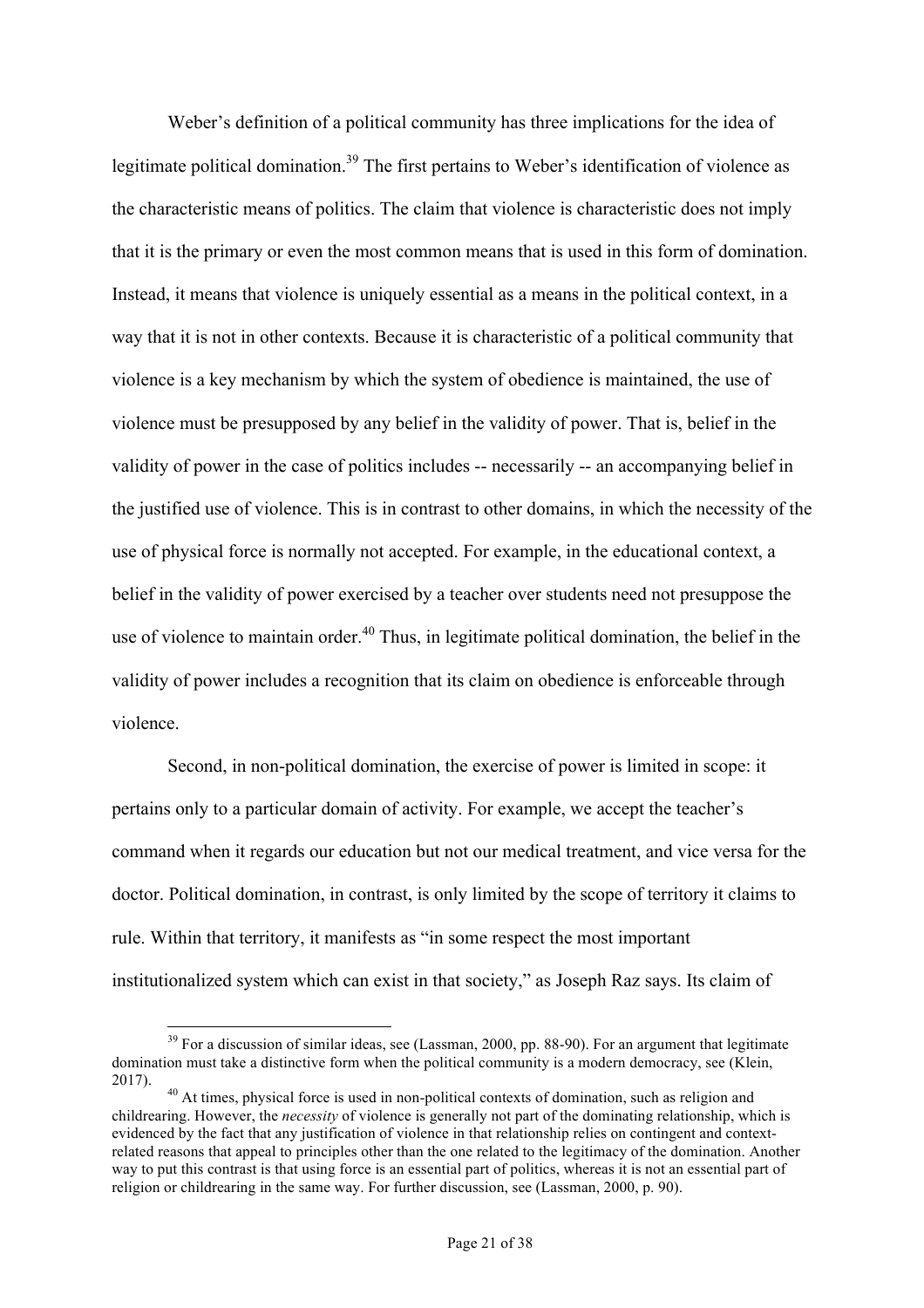authority is *comprehensive* (covers all forms of behavior), *supreme* (supercedes all other normative systems), and *open* (serves as a framework to sustain all other institutions that exist or may arise in its purview) (Raz, 2009, pp. 116-119). Since political domination treats the scope of authority as in principle unlimited, it requires unconditional obedience, no matter what the content of the command is, or its underlying rationale.<sup>41</sup>

Third, the belief in the validity of power is less visibly supported in the political sphere by a coincidence of interests between the ruler and the ruled, so it needs to be especially cultivated and promoted. To see this, notice that we normally accept our teachers' directives as valid because we see that there is an alignment of interests: it is in their interest to educate us and in our interest to learn. In the case of teacher-student domination, the student may readily see that desirable educational outcomes resulted from her obedience, and this helps to support her belief in the validity of the teacher's command. In contrast, the case of political domination requires more abstraction away from a subject's personal situation in order to see the benefits of domination. The benefits received through the exercise of political power are collective goods, neither chosen by an individual nor at her complete disposal. Often these diffuse goods are not evident or identifiable as a good to an individual (for instance, herd immunity). Since this weakens the link between obedience and detection of benefits, it is more difficult for subjects to ascertain -- even in favorable conditions -- whether the interests of rulers and ruled are aligned. For these reasons, obedience is not so easily maintained by perceived benefit as it is in non-political forms of domination. Accordingly, the belief in validity of power in political domination must be based on something other than the perceived coincidence of interests between the ruler and the ruled.

We think these three observations together imply that political domination has a greater need for legitimacy. Consider them altogether: the domination necessarily involves

 $41$  Even invoking the boundary between private and public is inadequate, for the political community claims the authority to determine where the private/public boundary is drawn.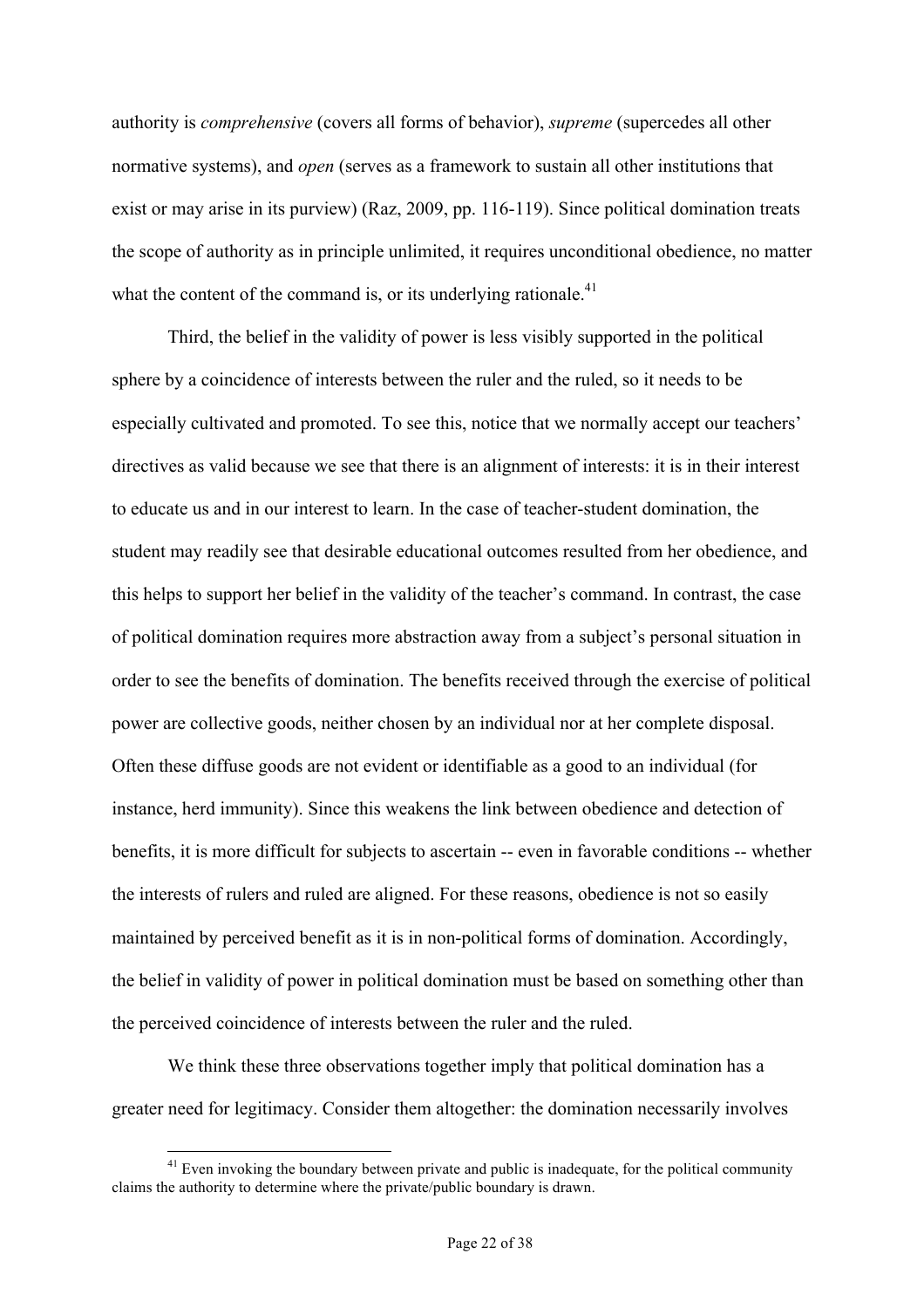violence as a means; the domination demands unconditional obedience within a territory; and the domination lacks the clear perception of benefit by subjects. In light of these features, it is harder to establish and maintain domination in politics than in other domains, because the means are repugnant, the demand of obedience is total, and individuals cannot easily see how their interests are served. The need for legitimation is dramatically higher in these circumstances because the evident convergence of interests that might provide stable underpinning in other forms of domination is lacking, and, at the same time, the rulers need to establish a monopoly on the use of force and maintain an expectation of unlimited obedience. Moreover, the legitimation has to arise in a certain kind of way, making use of violence, but not relying on it too much. Later we will suggest that this legitimation must be closely linked to the value systems in a political community.

To review, in the first section we argued that Weber distinguishes between legitimate and illegitimate domination in terms of a belief in the validity of power. In this section we argued that, in the political domain, belief in the validity of power has a special character that makes it more difficult to attain, but also more crucial for sustaining the domination over time. We think that these elements of Weber furnish a basis for placing demands on the exercise of power. Whatever these demands are (and we will elaborate shortly), they do not include Williams's requirement that power not produce its own acceptance. Thus, it appears, Williams must reject Weber's account of legitimate political domination because it is an inadequate basis for criticizing power. But this rejection is too quick, we will now argue, for Weber has theoretical resources for criticizing the exercise of power.

#### 3.3 Political Normativity in Weber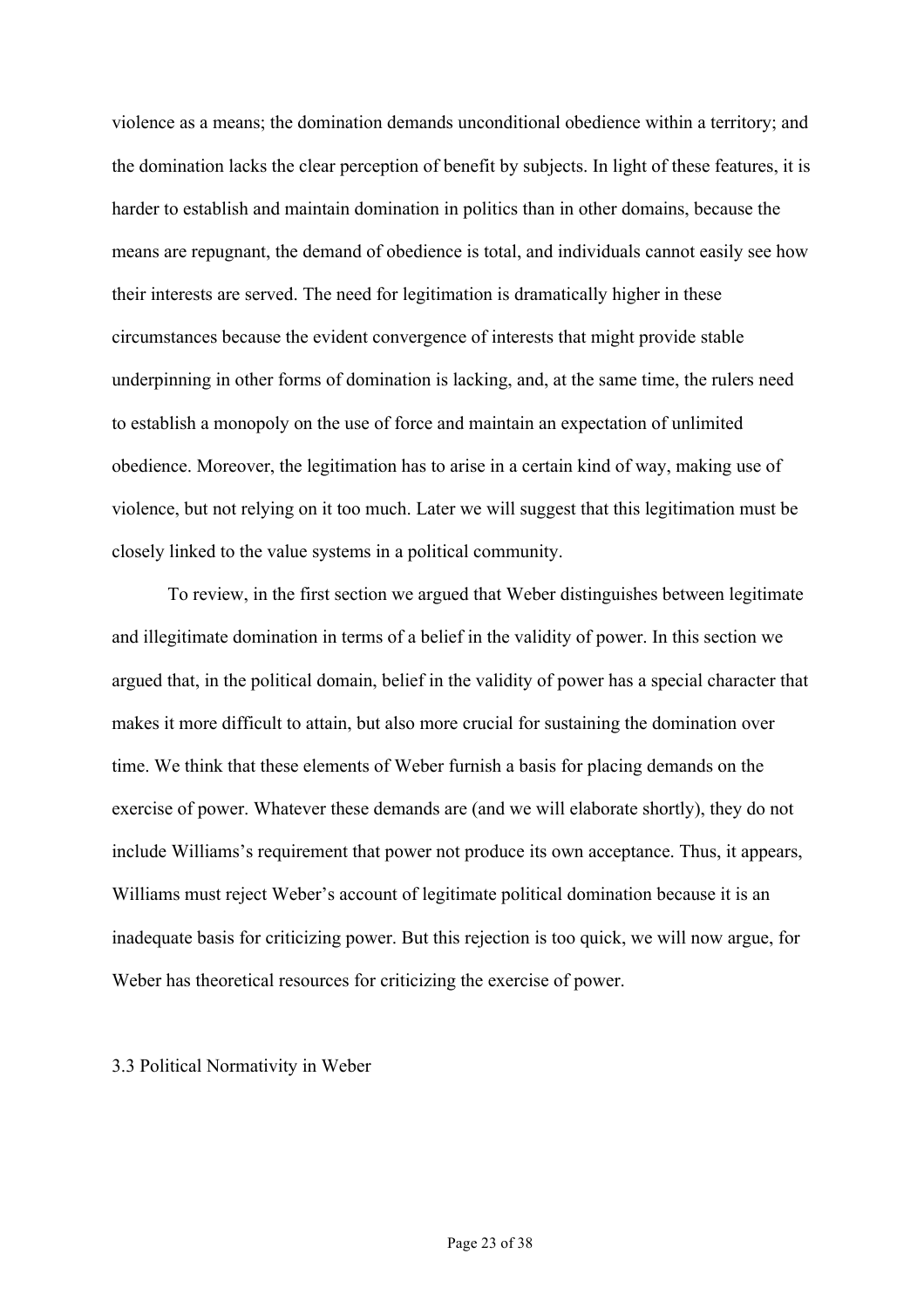We will show Weber's potential for political normativity by identifying two dimensions of evaluation that are implicit in his writings about political power. The first dimension, which we call the *ethic of rule*, emerges from the interplay between the concepts of legitimate domination and political community; the second one, which Weber himself calls the *ethic of responsibility*, pertains to the relationship between means and ends in political action. We will argue that the two ethics, when taken together, show that Weber has a basis for developing a realist form of political normativity.<sup>42</sup>

We begin with the ethic of rule. Earlier we argued that, for Weber, political domination especially needs legitimacy. In order to secure this legitimacy, the exercise of power must be supported by a belief in its validity. Now we want to suggest that, since subjects must be motivated to obey without seeing a connection to personal benefit, their belief in the validity of power must be supported via some reference to values -- namely, those values that can be seen as ordering the political community. On this reading, political domination is legitimate when its exercise of power is viewed by subjects as corresponding to their values. When this link to values is combined with the observation that political domination especially needs to maintain legitimacy, this shows that rulers are under an imperative, a non-optional end that they must aim at: maintaining the perception among the ruled that power is being exercised according to their values. This imperative – which we call the *ethic of rule* -- provides a significant basis for criticizing the actions of those who exercise power.

 <sup>42</sup> Since the reader may have concerns about our reliance on such different texts as *Economy and Society* and *Politics as Vocation*, it is worth making some historical remarks. Weber intended Part One of *Economy and Society* to be a conceptual clarification of Part Two, which was written earlier (between 1910 and 1914). Significant portions of Part One were revised between 1918 and 1920. *Politics as a Vocation* was delivered on 28 January 1919. These historical facts indicate that the two texts that we rely on received their final revisions in the same years. For further explanation, see Schluchter's introduction in Max Weber, *Gesamtausgabe* I/17, edited by Wolfgang J. Mommsen and Wolfgang Schluchter (Weber, 1992) and Roth's introduction to Max Weber, *Economy and Society* (Weber, 1978).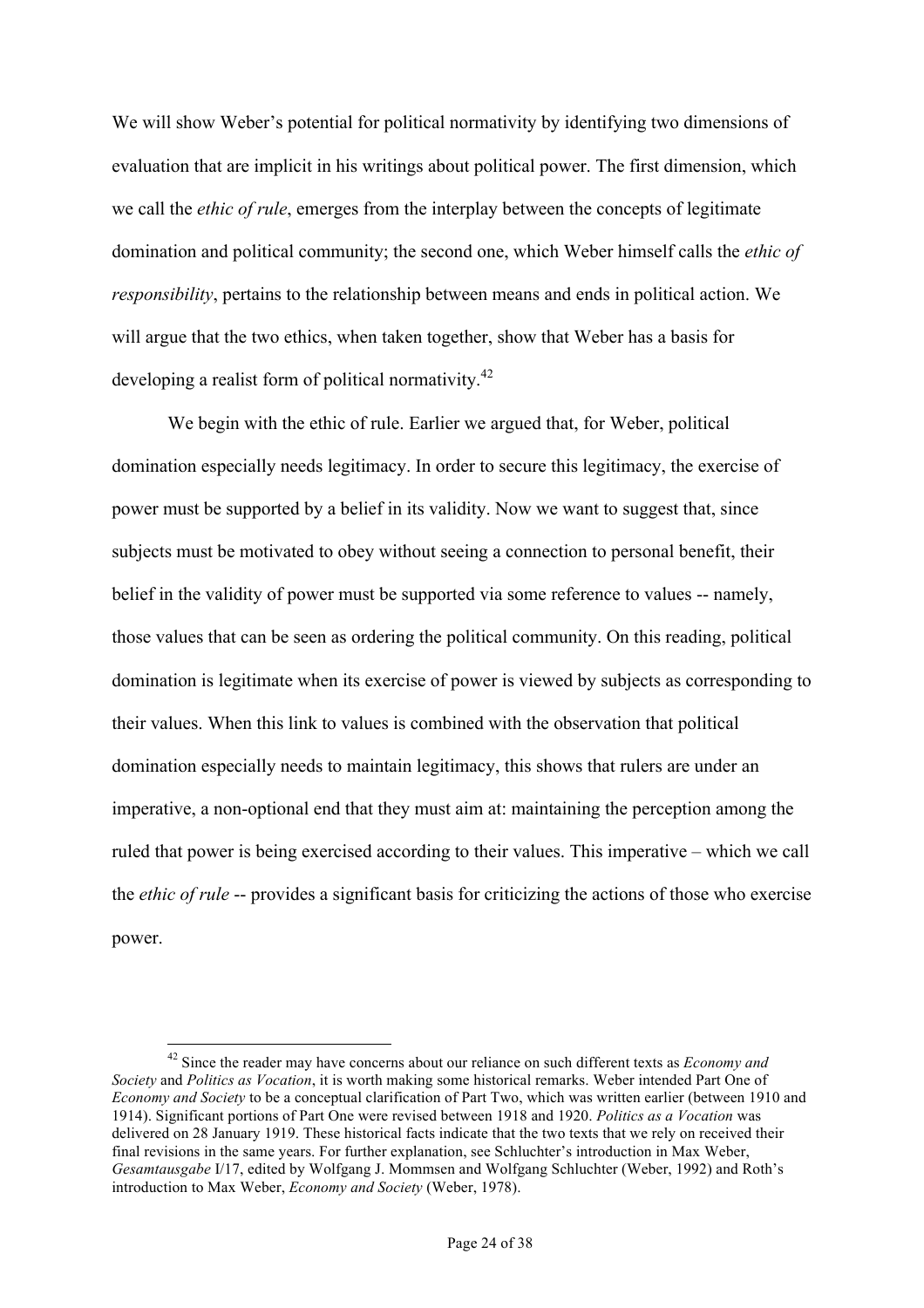In order to explain this further, we need to introduce the idea of there being a "congruence" between the mode of legitimation and the values of a specific political order. It is important, first, to distinguish these two things. We observed earlier that Weber's three modes of legitimation (rational-legal, traditional, and charismatic) refer to the types of belief in the validity of power. The value systems mentioned in the definition of the political community, in contrast, pertain to the ordering principles of a specific political community. The term translated as value systems is "Ordnungen". It is significant that Weber uses the plural instead of the singular, "Ordnung". Since Weber is referring to a *single* political community, this indicates that any given political community is ordered according to *multiple* ordering principles (e.g. legal, economic, moral principles). The ordering principles for a given political community must fit with the mode of legitimation of that political community. However, there are multiple ways of realizing this fit. That is to say, two different sets of ordering principles displayed in an actual political community can be compatible with the same mode of legitimation. To give an example, both France and the United Kingdom display a rational-legal mode of legitimation; however, they display different ordering principles, e.g. presidential democracy versus parliamentary monarchy. Another example is German federalism versus Italian non-federalism, where the two different value systems are both consonant with a rational-legal type of legitimation. Not every value system can fit with every mode of legitimation. Nevertheless, there are different ways of sustaining the match between them.

According to this interpretation, legitimate domination rests on the congruence between what makes sense as a mode of legitimation (legal-rational, traditional or charismatic) and the underlying ordering principles of a given political community. Rulers are under an imperative to uphold this congruence, because they must maintain the belief in the validity of power. This imperative is the ethic of rule, in our view. Accordingly, rulers can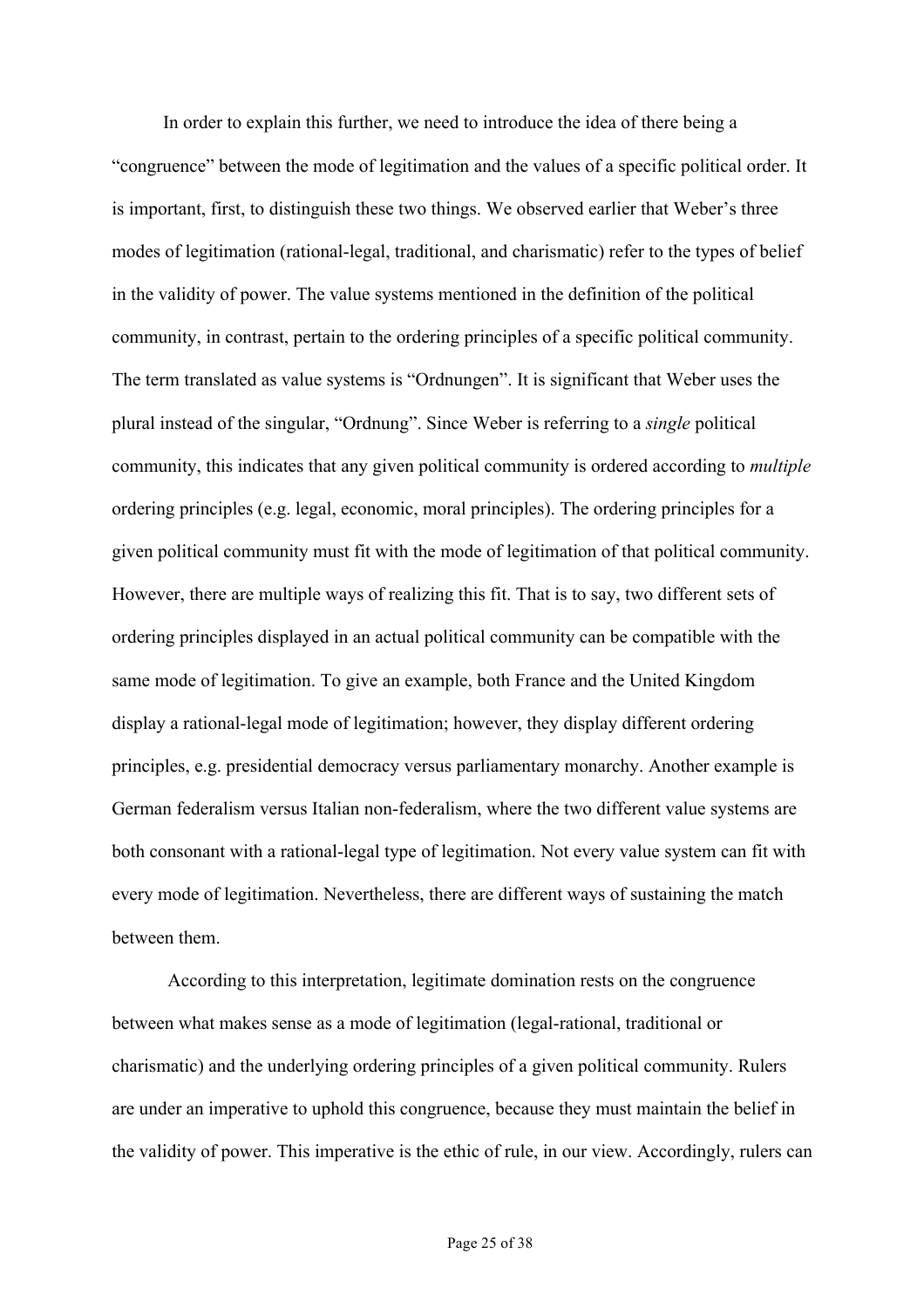be criticized for pursuing a political system in which the ordering principles do not match with the mode of legitimation. For example, in modern societies where legitimation depends on the rational-legal mode of legitimation, rulers should not promote and draw on patriarchal values in their exercise of power.

These grounds for criticism – the ethic of rule – gain even more force when they are combined with Weber's ethic of responsibility. Weber presents the "ethic of responsibility" alongside an "ethic of ultimate ends" in *Politics as a Vocation* (Weber, 1958, p. 120). <sup>43</sup> The ethic of ultimate ends pertains to the pursuit of a principled aim and is not concerned with the means by which an actor pursues that aim. Accordingly, Weber thinks that the ethic of ultimate ends cannot provide sufficient guidance about what do to in politics. In contrast, the ethic of responsibility corresponds to fitting the means to the ends. In particular, it requires the politician to take into account that violence is the distinctive means of politics. The consequences of a political action -- which is always associated with the threat of violence, however faintly -- must be calculated accordingly. This is why the politician in particular cannot avoid being subject to the ethic of responsibility (Weber, 1958, pp. 123-126). This does not entail that the politician should not act in light of ideals and principles; indeed, at the end of the essay Weber indicates that only someone who combines the two ethics can be said to have a vocation for politics: "an ethic of ultimate ends and an ethic of responsibility are not absolute contrasts but rather supplements, which only in unison constitute a genuine man –  $a$ man who *can* have the 'calling for politics'" (Weber, 1958, p. 127). Understood this way, the ethic of responsibility does not necessarily have a moral connotation, but it still provides a tool to critically evaluate the exercise of power.<sup>44</sup>

<sup>&</sup>lt;sup>43</sup> Weber's idea of *Gesinnungsethik* has also been translated as the "ethic of ultimate ends", the "ethic of commitment", and the "ethic of principled conviction".

<sup>&</sup>lt;sup>44</sup> Despite some parallels between the two vocation lectures, the content of *Science as Vocation* does not conflict with our interpretation. There the addressee is the academic scientist, whose duty is to practice nonevaluative research. For instance, Weber says that when the topic of democracy arises, politicians have a duty to express their opinion, while scientists are required to provide students with information without exercising any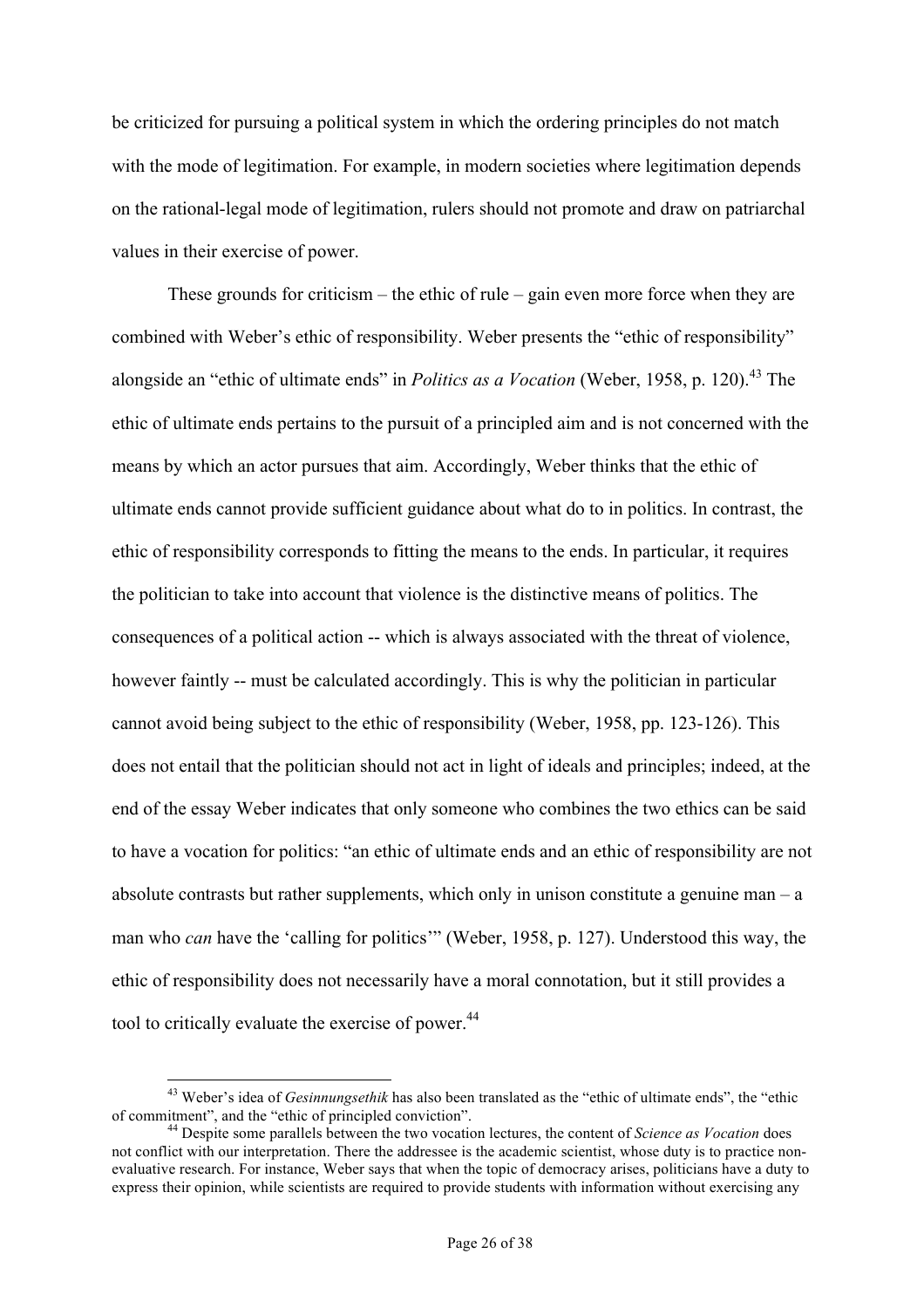Interpreting the ethic of responsibility is controversial, but here we intend to make a more modest point. We argue that the ethic of responsibility – with its constraints on the politician's action – can be combined with the ethic of rule, in order to intensify the grounds for criticizing those who exercise power. In order to see the normative result of combining the two ethics, consider again the ingredients. According to the ethic of rule, one necessary end of rulers is to maintain widespread belief in the validity of power. This, in turn, requires rulers to maintain congruence between the mode of legitimation and the underlying values in a specific political community. Finally, according to the ethic of responsibility, those who exercise power are criticizable insofar as they misuse or abuse some means to that end – namely, the end of maintaining congruence. In other words, they should not choose means that are inappropriate to that end, or that undermine that end. The combination of these elements implies that rulers are bound to employ power and violence *as means* only in ways that enhance what is required by the ethic of rule. Politicians still have some freedom in choosing their ends, but they are constrained in their use of coercion in pursuit of those ends. In other words, political actors have to use coercion in a way that is compatible with both the existing mode of legitimation and the value system displayed in their own political community.

Consequently, the combination of the two ethics implies that political domination is legitimate under two conditions. First, the politician's actions must fit with the mode of legitimation and with the underlying values, in such a way that their use of coercion maintains the congruence between these two levels. And second, the fit between the politician's actions and the two levels must be perceived as such by subjects. These conditions correspond to two ways in which political actors can be criticized: whenever they use coercion to pursue aims that conflict with either the mode of legitimation or the political

influence over them. Thus the abstention from value convictions is required for scientists in their role as scientists (Weber, 1958, pp. 145-146).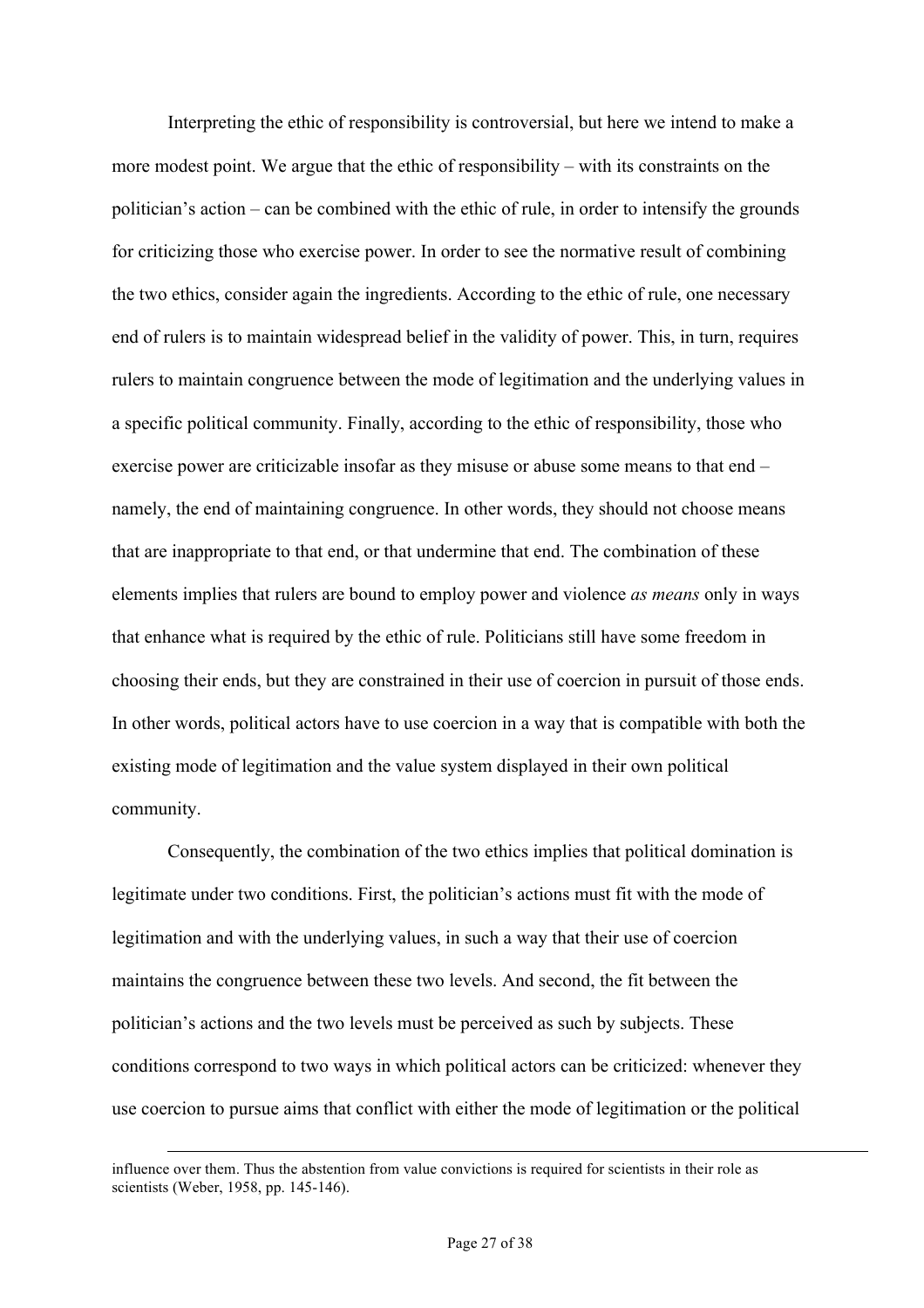community's values, and whenever they disregard maintaining the perception of the validity of power. For example, rulers who designate a certain religious confession to be the state religion, when half of the population avows other creeds, would be criticizable according to this framework. They would be seen as linking their claim to rightfully exercise power to a value system that is rejected by a significant portion of the community. However, it must be noticed that Weber's normative tools are not of help when rulers seek to change values or beliefs in order to produce a different congruence, e.g., one that would fit with the politician's actions. Since this way of ruling would violate Williams' critical theory principle, it would not be considered legitimate from his perspective.

Before we turn to Williams in the next section, it is worth highlighting exactly how this differs from Hobbes. While Hobbes equates legitimacy with political domination, for Weber it is possible to exercise political domination without securing political legitimacy -namely, by obtaining obedience based on fear or expediency. This is the sense in which, for Weber, there can be illegitimate political domination. In contrast, for Hobbes, legitimacy would be fully secured by the provision of security. Thus Weber's political realism can solve two problems with the Hobbesian position: it can show how the idea of political legitimacy is distinct from mere political subjection, and it can show how legitimacy, as a critical standard, is still conceptually related to political subjection. Weber's realist account of political legitimacy presents a compelling alternative to Hobbes, without resorting to moralism. On what basis is Williams entitled to reject it?

#### 3.4 Williams's Rejection of Weberian Realism

Now that we have developed a Weberian form of political realism, we return to Williams's selective rejection of Weber. Williams follows Weber's lead in claiming that legitimacy is distinct from political domination. Williams straightforwardly adopts two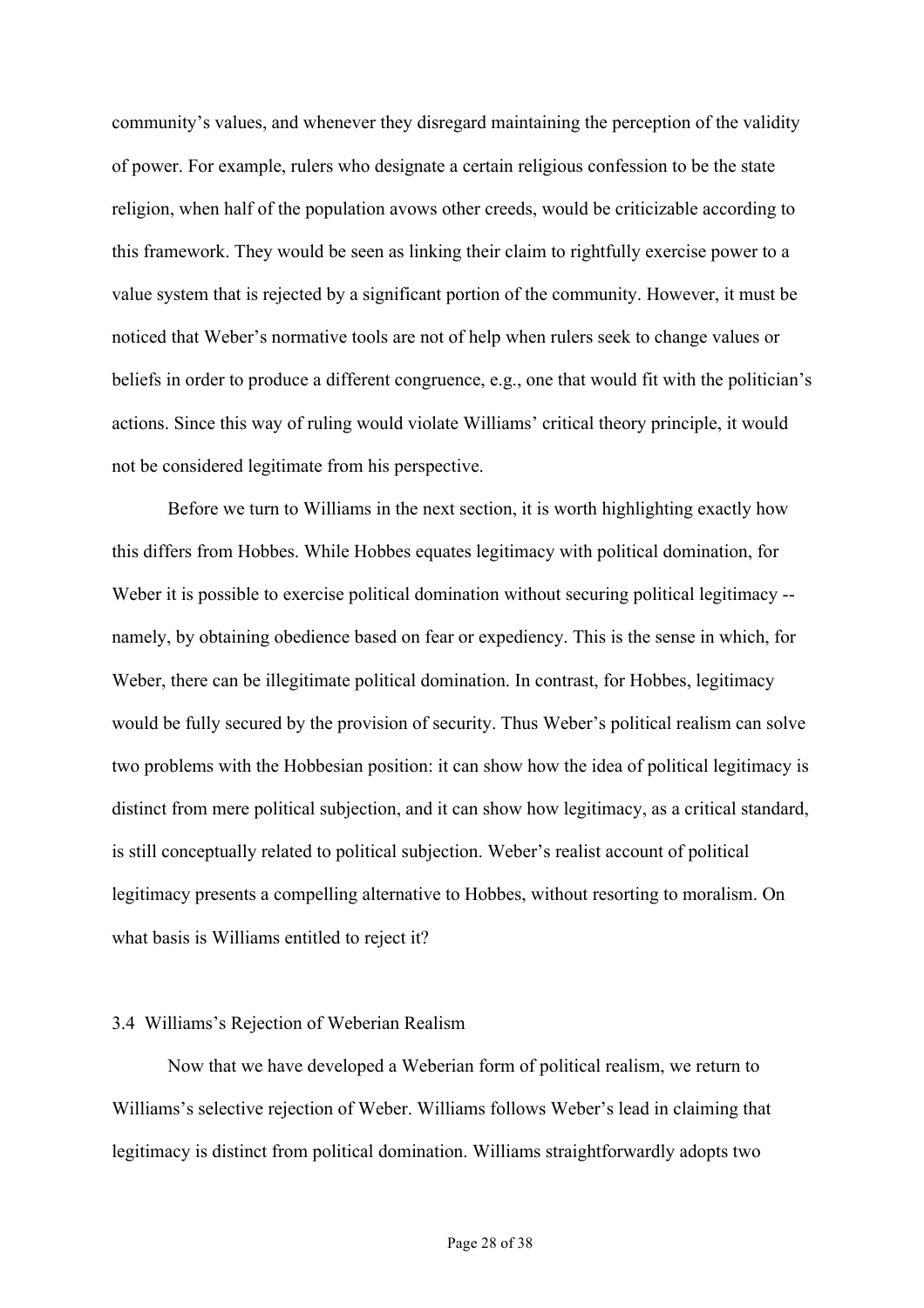insights from Weber. First, legitimacy is based on the beliefs of individual subjects, and, second, these beliefs play fundamental role in supporting or detracting from legitimacy *without* being constrained by principles of objective morality. Weber's approach is especially congenial because Williams wants to accommodate belief systems that do not descend from Enlightenment morality. The acceptance of the justification of power involved in Williams's *Basic Legitimation Demand* is intimately linked to the historical context in which subjects happen to evaluate power. In this respect, Williams and Weber are on the same page.

Still, Williams would not accept Weber's political realism, as we have constructed it. Remarkably, he does not deny that Weber has some scope for political normativity, even citing Weber's ethic of responsibility: "Max Weber in *Politik als Beruf* distinguished between an ethic of responsibility and an ethic of commitment, and it was his point that the former is still very much an ethic" (Williams, 2005, p. 72).<sup>45</sup> However, from Williams's perspective, Weber's view is defective because it appears to allow for power to produce its own acceptance, thereby neglecting the *critical theory principle*. Recall that for Williams, power must not produce the acceptance that is meant to provide its legitimation. But according to Weber, power producing its own acceptance is consistent with legitimate political domination. Remarkably, the very phenomenon that Williams rules out is something that Weber is interested in explaining. Weber seeks to understand *how* systems of domination perpetuate themselves. His proposal is, we think, that they do so through sustaining the congruence between the mode of legitimation and the underlying values. Sustaining the congruence might involve using power to influence people's values. So Weber seems to

<sup>&</sup>lt;sup>45</sup> Furthermore, at the end of the essay Williams speaks of Weber's ethic of responsibility approvingly but briefly: "I want a broader view of the content of politics, not confined to interests, together with a more realistic view of the powers, opportunities, and limitations of political actors, where all the considerations that bear on political action—both ideals and, for example, political survival—can come to one focus of decision... The ethic that relates to this is what Weber called *Verantwortungsethik*, the ethic of responsibility" (Williams, 2005, p. 12). He also invokes it with regard to the international promotion of human rights (Williams, 2005, pp. 72-73).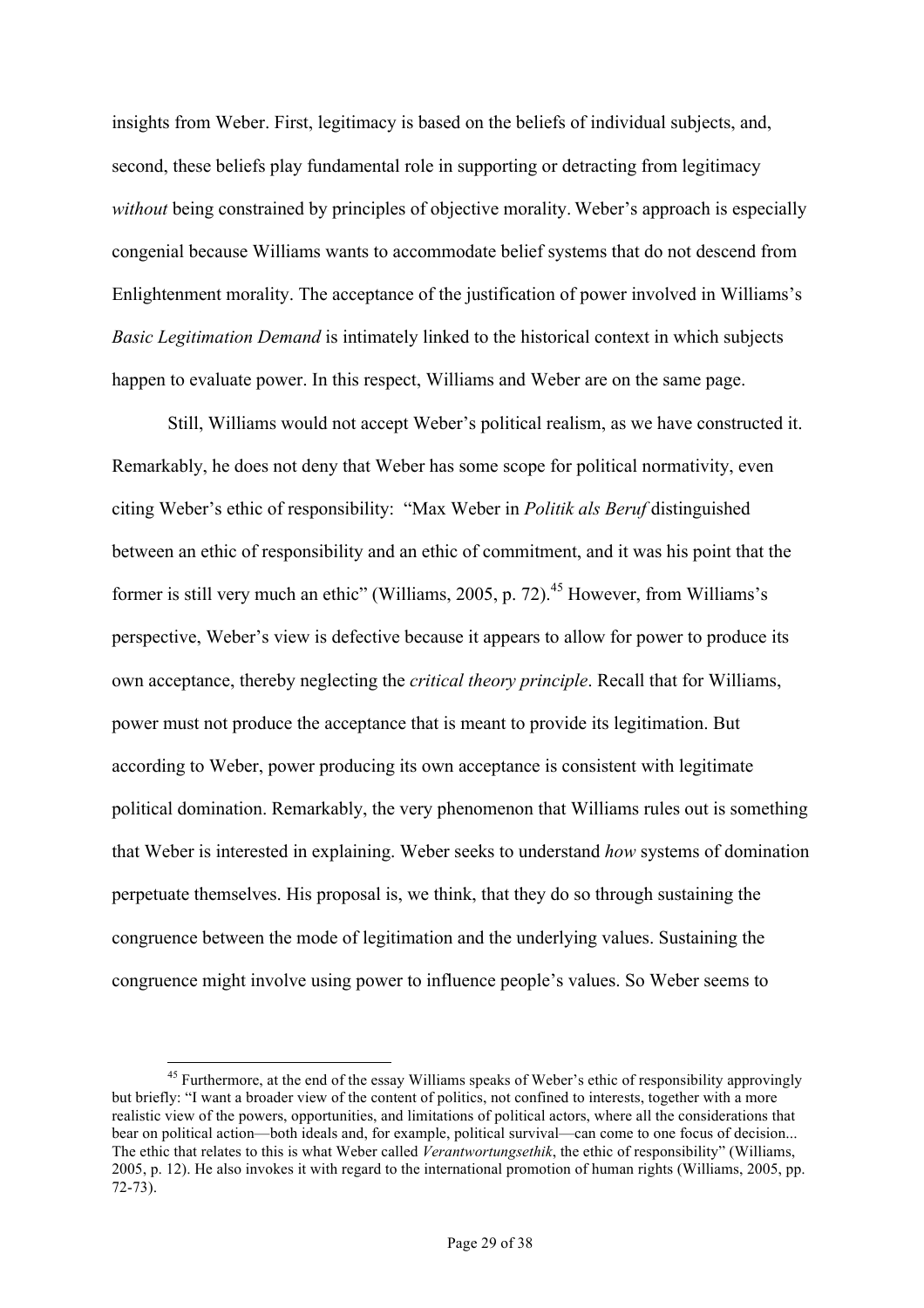permit – and even emphasize – exactly the sort of legitimation process that Williams wants to rule out by invoking the critical theory principle.

To see what is at stake, consider the following illustration. Imagine a political community where people affirm that the political community should be ordered according to democratic values. Suppose also that the leader promotes democracy, and it matches with the mode of legitimation (legal-rational legitimacy). However, the leader uses their power to influence people towards affirming democratic values, where they would not otherwise – say, due to traditional sentiments arising from ethnic and religious affiliations. The result is that they affirm democratic values and believe that the leader advances them. According to our interpretation of Weber's political realism, the conditions for legitimacy are fulfilled in this case. For the leader effectively upholds the congruence between the system of values and the mode of legitimation, and people correctly assess that the congruence is upheld. Williams, in contrast, would not view that domination as legitimate, because what matters is not only the congruence, but also how the congruence has been produced. When the rulers influence people towards affirming X when they would not otherwise, they exploit their position in order to produce the acceptance of power, thereby violating the critical theory principle. This dynamic would undermine legitimacy for Williams but not for Weber.

Both Williams and Weber want to avoid moralism, and both think legitimacy depends on some kind of consistency between the exercise of power and people's values. However, while congruence and its appreciation by subjects is the whole story for Weber, Williams wants legitimacy to remain sensitive to the mechanisms that are used to bring about congruence and its appreciation. In this sense, Williams's normative account is stricter than Weber's. Nonetheless, Weber explains how there can be illegitimate politics without resorting to moralism, and therefore, he has as much claim to political realism as Williams does. Why is Williams not satisfied with Weber's more permissive realism?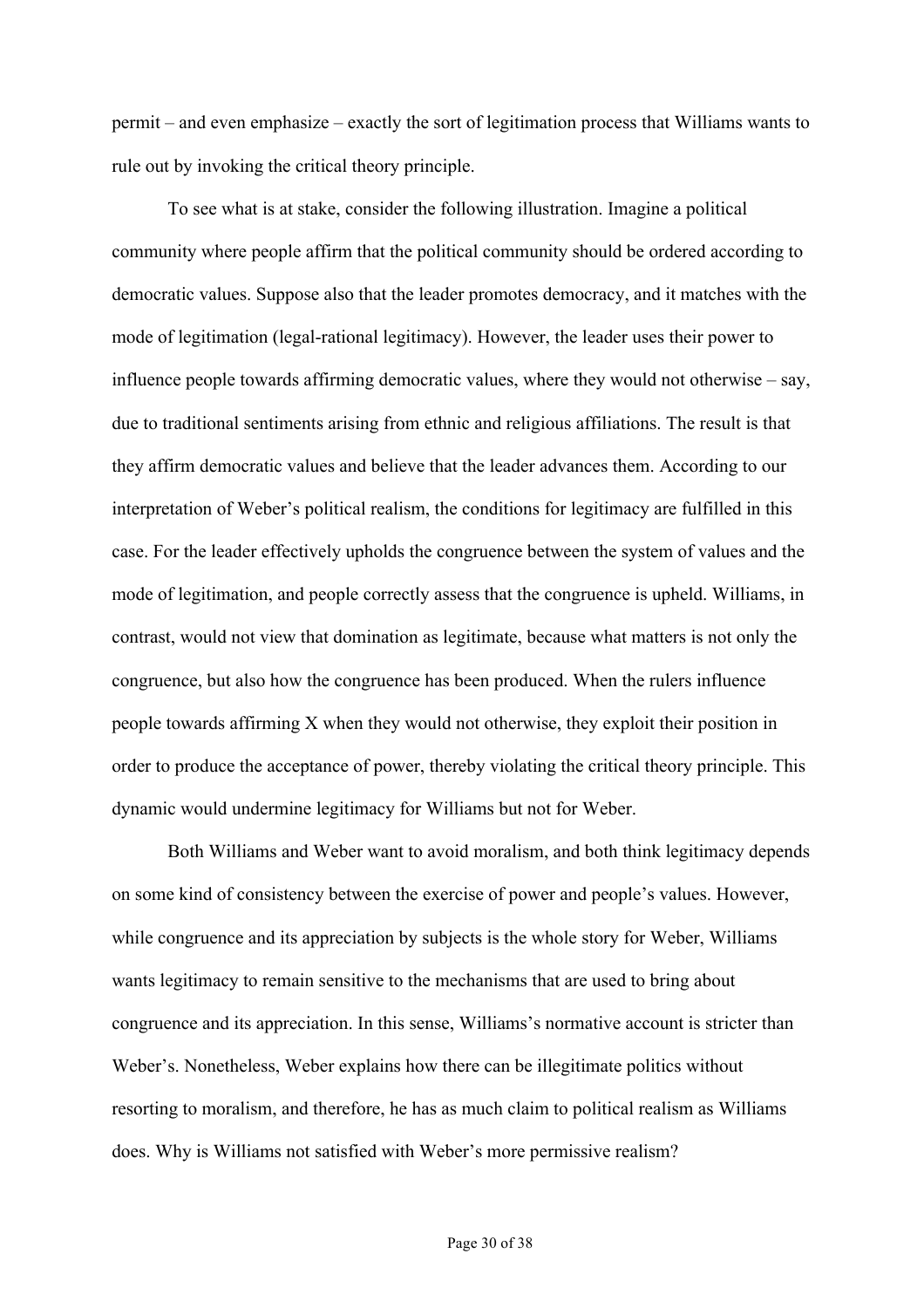This observation links to our initial question, i.e. can power be self-legitimating? Williams wants to answer negatively, by adding the constraints of the critical theory principle to the ones included in the notion of making sense. Weber's position is less strict, since power can achieve its own legitimacy by meeting two conditions: first, the ordering principles must be congruent with a mode of legitimation and, second, this congruence must be perceived as such by subjects. However, if the congruence has been produced by political power, Weber has nothing to offer in order to rule out this case. This comparison shows that Weber's account offers grounds on which to criticize power, yet those grounds are not strict enough to rule out the cases of self-legitimation that bother Williams.

#### 4. Implications for Political Realism

Let us take stock. We began by observing that political realists -- including Williams – are in search of a critical standard of legitimacy that avoids moralism. Hobbes and Weber both offer possibilities, but Williams is not satisfied with either. He is not satisfied with the Hobbesian account because political subjection automatically entails legitimacy. He is not satisfied with Weber's account because it does not provide enough critical purchase. As we have seen, Williams is looking for a criterion for legitimacy that rules out power producing its own acceptance, either by influencing values or manipulating the beliefs of its subjects. Once we look more closely at Weber, it becomes clear that he has the resources for developing a critical standard of legitimacy -- namely, the ethic of rule and the ethic of responsibility. And yet, it is clear that whatever critical purchase this involves, it would not be good enough for Williams. But why not? Answering this question for Williams will turn out to have broader implications for political realism.

Both Weber and Williams affirm at an abstract level that the exercise of political power stands in need of justification. However, they interpret this idea differently. Williams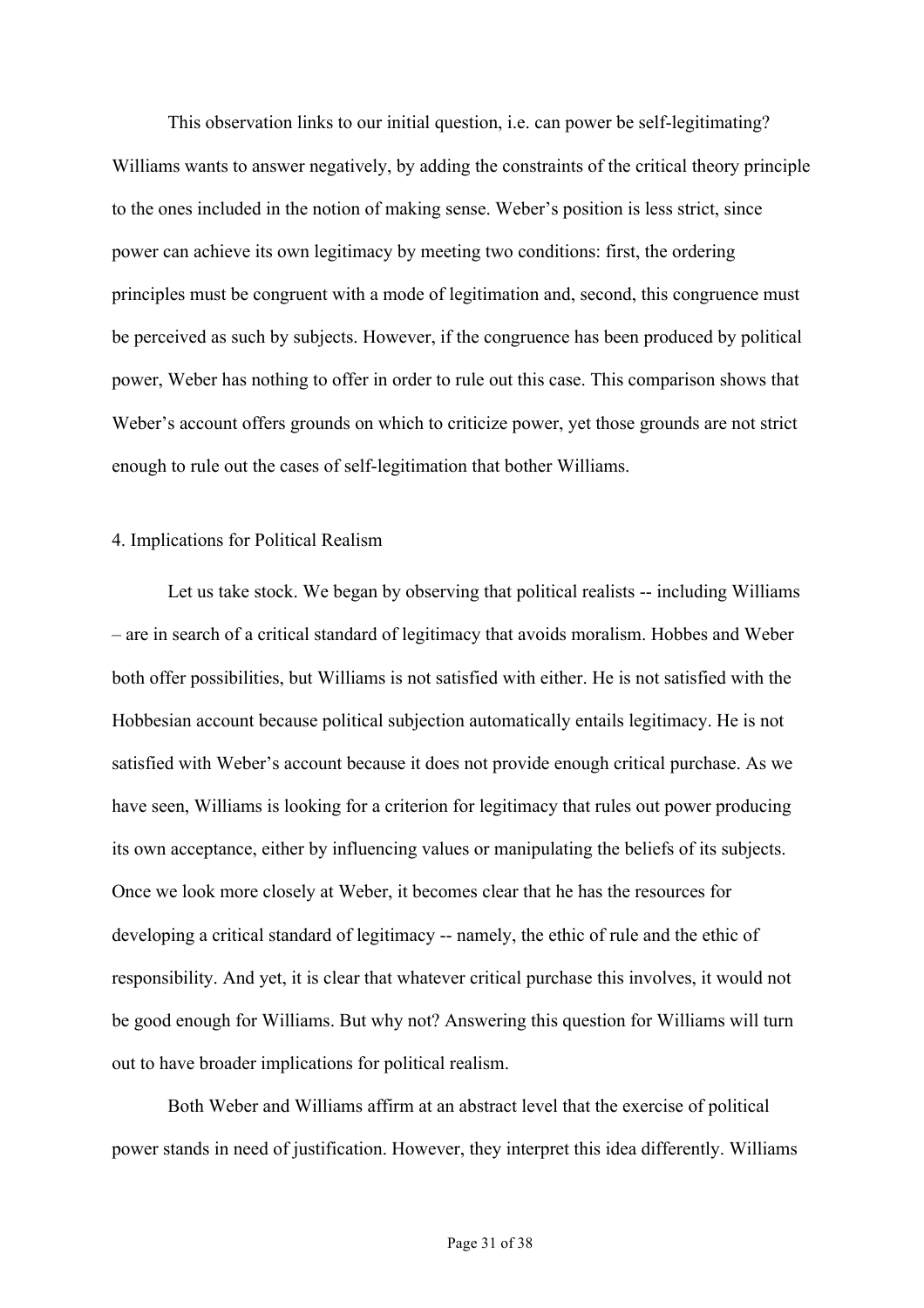invokes the principle of *might does not make right:* "There is an essential difference between legitimate government and unmediated power: one of the few necessary truths about political right is that it is not merely might" (Williams, 2005, p. 135). <sup>46</sup> Weber, for his part, also relies on the idea that organized forms of power have a need for self-justification. In Weber the justification is needed in order to maintain the legitimacy of the domination: "the continued exercise of every domination… always has the strongest need of self-justification through appealing to the principles of its legitimation" (Weber, 1978, p. 954).<sup>47</sup> This is what leads to the allowance, in Weber, that power may secure its legitimacy *through* influencing the values or beliefs of its subjects.

This difference has implications for their understanding of legitimacy. Both have a realist account, and yet they reply differently to a fundamental question for realists, i.e. whether political power, in and of itself, can be self-legitimating.<sup>48</sup> Weber and Williams would generally agree that it cannot, but they would disagree on interpreting this prohibition. To elaborate, for Weber, the prohibition on self-legitimating power means that it is not enough for power to declare that it is legitimate, or to secure compliance through coercion. Rather, people must *believe* that the exercise of power is valid. The prohibition on selflegitimating power, for Williams, means that power cannot use its influence -- which may be more or less coercive -- to produce acceptance.

<sup>&</sup>lt;sup>46</sup> It is not clear what the other necessary truths are, but Williams seems to acknowledge other sources of sound reasoning that pertain to politics. 'While there are no doubt reasons for stopping warfare, these are not the same reasons, or related to politics in the same way, as reasons given by a claim for authority. In terms of rights, ...anyone over whom the state claims authority has a right to treatment justified by the claim of LEG'

 $4<sup>47</sup>$  This remark is introduced with the following explanation. "We have encountered the problem of legitimacy already in our discussion of the legal order. Now we shall have to indicate its broader significance. For a domination, this kind of justification of its legitimacy is much more than a matter of theoretical or philosophical speculation; it rather constitutes the basis of very real differences in the empirical structure of domination. The reason for this fact lies in the generally observable need of any power, or even of any advantage of life, to justify itself" (Weber, 1978, pp. 953-954).

 $\frac{48}{\text{H}}$  Though we cannot consider it here, it is possible that the disagreement about interpreting the claim would look different if we substituted 'coercion' or 'violence' for 'political power'.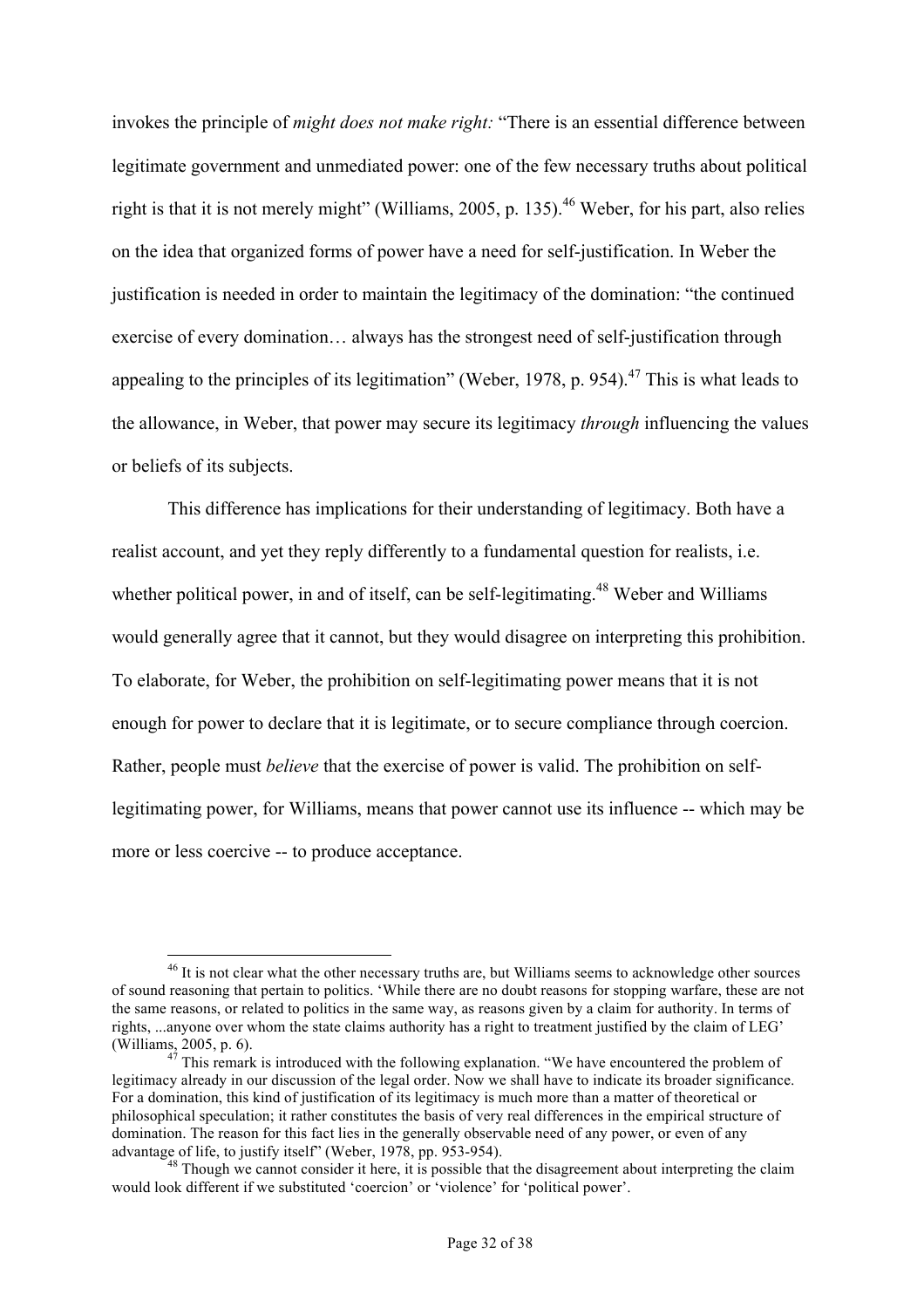Who has the better interpretation of the claim that power cannot be self-legitimating? Williams cannot claim his view is more realist, as Weber is in a better position to show that he has entirely avoided a reliance on moralism, implicit or explicit. Weber also has the better claim to being "realistic" in terms of the actual dynamics of political power. Not only is Weber open to the possibility that power may change people's values and influence their beliefs, he places this dynamic at the center of his analysis of political legitimacy. As we argued earlier, a non-optional task of those wielding political power is to uphold the values that sustain order in a political community, namely, those values that are involved in maintaining a belief in the validity of power. So the question of influencing those values is always part of the equation, because it is an imperative of political domination that rulers maintain the acceptance of the exercise of power by subjects. In fact, one might even say that Weber constructs his analysis of legitimate political power *in such a way that* power is able to produce its own acceptance without violating the ethic of responsibility or ethic of rule. Therefore, it appears that Weber provides an interpretation of the claim that power cannot be self-legitimating that has stronger realist credentials than Williams. Williams might be inclined to say that if we did choose his interpretation, then we would lack a critical standard for assessing legitimacy. But this would be false, since Weber provides us with resources for criticizing the exercise of power: the ethic of rule and the ethic of responsibility.

Our remaining question is the following: is it possible for Williams to rule out the manipulation that Weber licenses while remaining realist? Williams's writings do not contain a definite reply to this question. He has three options, in our view. First, he could say that if political power is used to produce its own acceptance, then it is a wrongful use of political power. Essentially, the underlying claim would be that it is wrong to use power in order to influence values and beliefs. But it is moralistic to say that some uses of political power are wrongful as such. For, whatever is taken to supply the needed support for such a claim will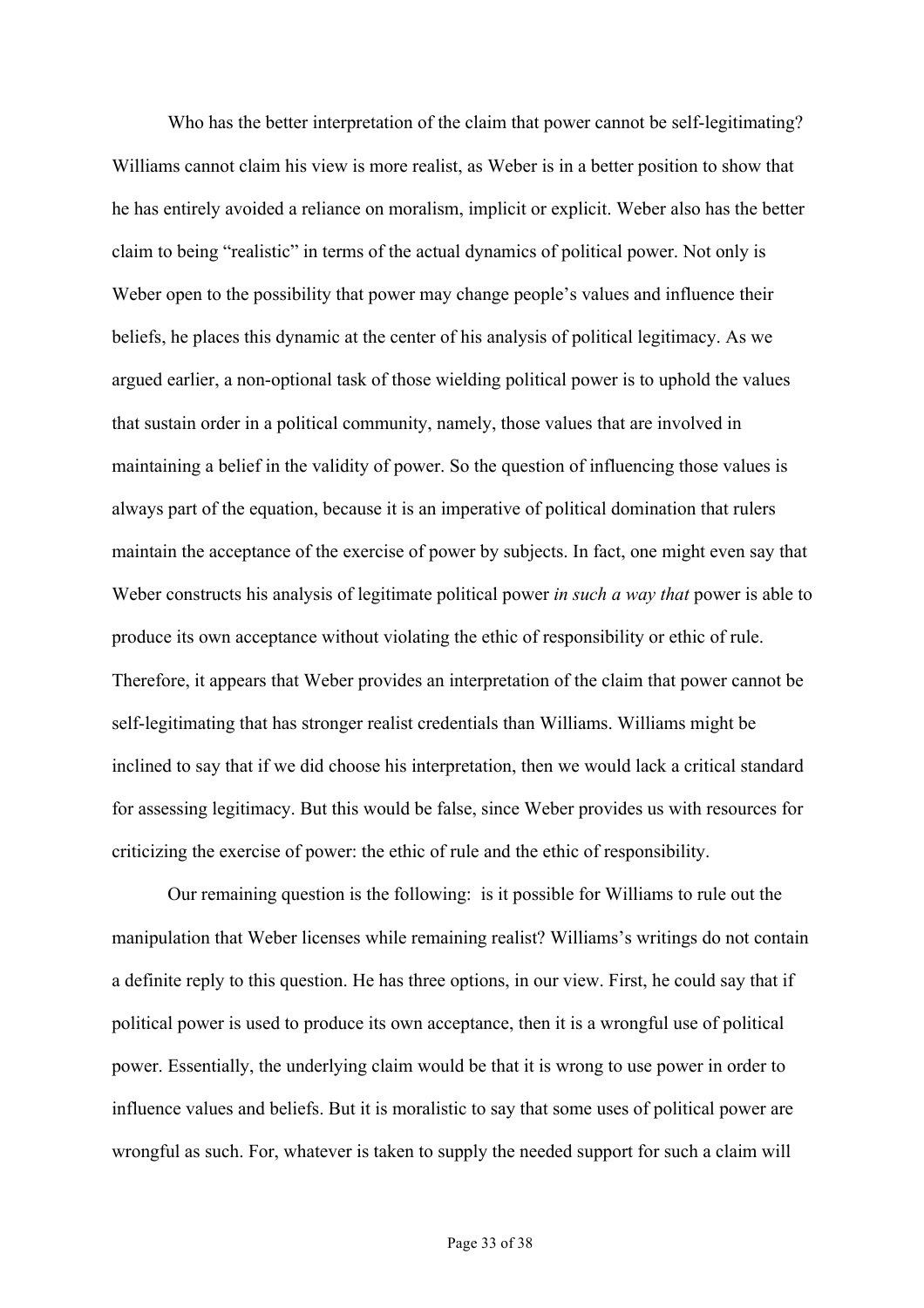end up relying on moral standards. Identifying something as a political wrong must have more force than implying merely that it is like a wrong move in a game, or an aesthetic error.

Second, Williams could say that power producing its own acceptance is ruled out by the very idea of political power. That is, when power produces its own acceptance, it is inconsistent with a relationship of political subjection. So, when rulers alter the beliefs of subjects in this way and to this end, then they are doing something criticizable – that is, it is criticizable in the specific sense that it is inconsistent with the political relationship. But this seems blatantly circular, because it simply stipulates what is meant to be proven. It claims that there is something inherent in the idea of political power that entails Williams's interpretation of legitimation, as opposed to that of Weber. It takes as its premise and conclusion that this interpretation is *the* critical standard that is to be applied to political power, *due to* the nature of political power. Taking such a stance does nothing to refute Weber's alternatives, which offer another critical standard that is to be applied to political power, one that is also said to be due to the nature of political power. While Williams is evidently unhappy with Weber's critical standard, his only hope of defending an alternative depends on explaining why his interpretation of "self-legitimating" is superior.

Still – and this is the third option – Williams might revisit the first political question. If Williams were to take this option, he would be saying that a violation of the critical theory principle shows that the first political question has not been solved. Insofar as Williams relies on the idea that the solution does not count as acceptable if it recreates the problem that politics is meant to solve, then he is under pressure to revert back to the Hobbesian form of realism, where an absence of legitimacy is equivalent to an absence of politics.

The only way for Williams to avoid collapsing into Weber and avoid collapsing into Hobbes is to find a plausible way of holding the following: the principle that power cannot produce its own acceptance is a requirement of legitimacy but not of political subjection. This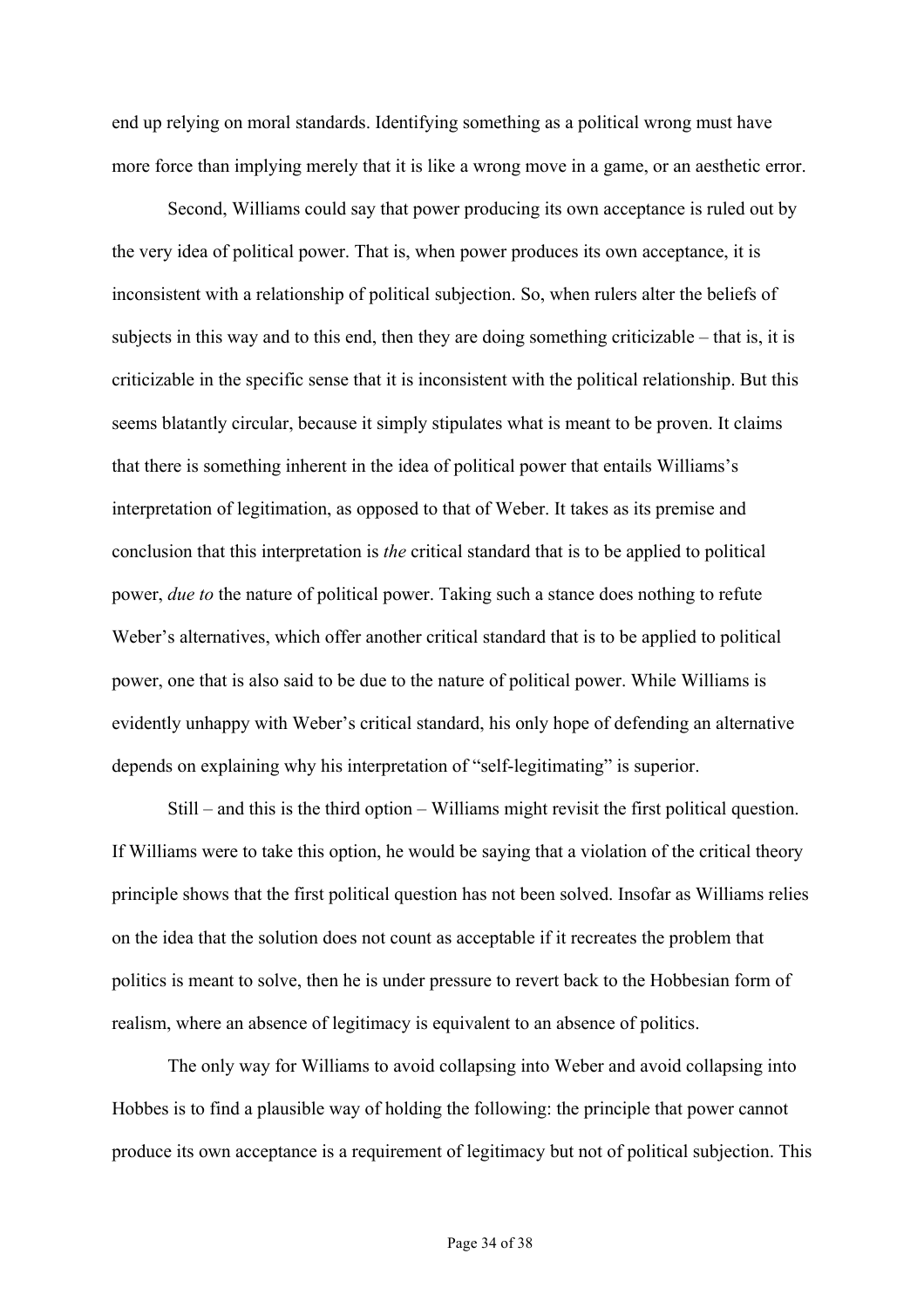seems very hard to do, if all the requirements of legitimacy must arise from the idea of political order.<sup>49</sup> When it comes to making room for more realist standards of legitimacy, the space between Hobbes and Weber is vanishingly thin. Maybe the normativity in Weber, as we have constructed it, is the most that political realism can have.

At this point, we can draw a few conclusions. The comparison between Williams, Hobbes, and Weber helps us understand whether and how political realism can be regarded as a form of political normativity. In fact, there is a way of having a critical standard of legitimacy while remaining a realist: Weber's way. According to Weber, illegitimate politics can be identified and criticized, merely on the basis of ideas that emerge from what is distinctive about a political community. We think that the Weberian account we have developed has all the virtues that Williams seeks in a realist account of political legitimacy, so it is difficult for Williams to reject it on purely realist grounds.

Our analysis, then, has clarified the debate among political realists. It shows that it is virtually impossible to adjudicate between these three versions of realism on purely logical grounds. At an abstract level, they all claim to extract a legitimacy standard from a definition of political subjection, which, in turn, relies on claims about the nature of politics. These claims about the nature of politics function as though they were stipulations or axioms in the argument for each view, even though they have quite substantively different implications. So there is very little scope for adjudicating *between* versions of realism based on the quest for a purely realist standard of legitimacy, that is, one that is logically derived entirely from the nature of politics. To avoid dry and mechanical critique of their logical structure, these sorts of views have to be set alongside each other and compared on the basis of their substantive claims about the nature and the point of politics. If Williams's richer account cannot be

 $^{49}$  For further elaboration on why Williams's proposal is unconvincing on this count, see (Leader Maynard and Worsnip, 2018). For an alternative proposal that overcomes this challenge, see (Greene, 2017; Greene, unpublished manuscript).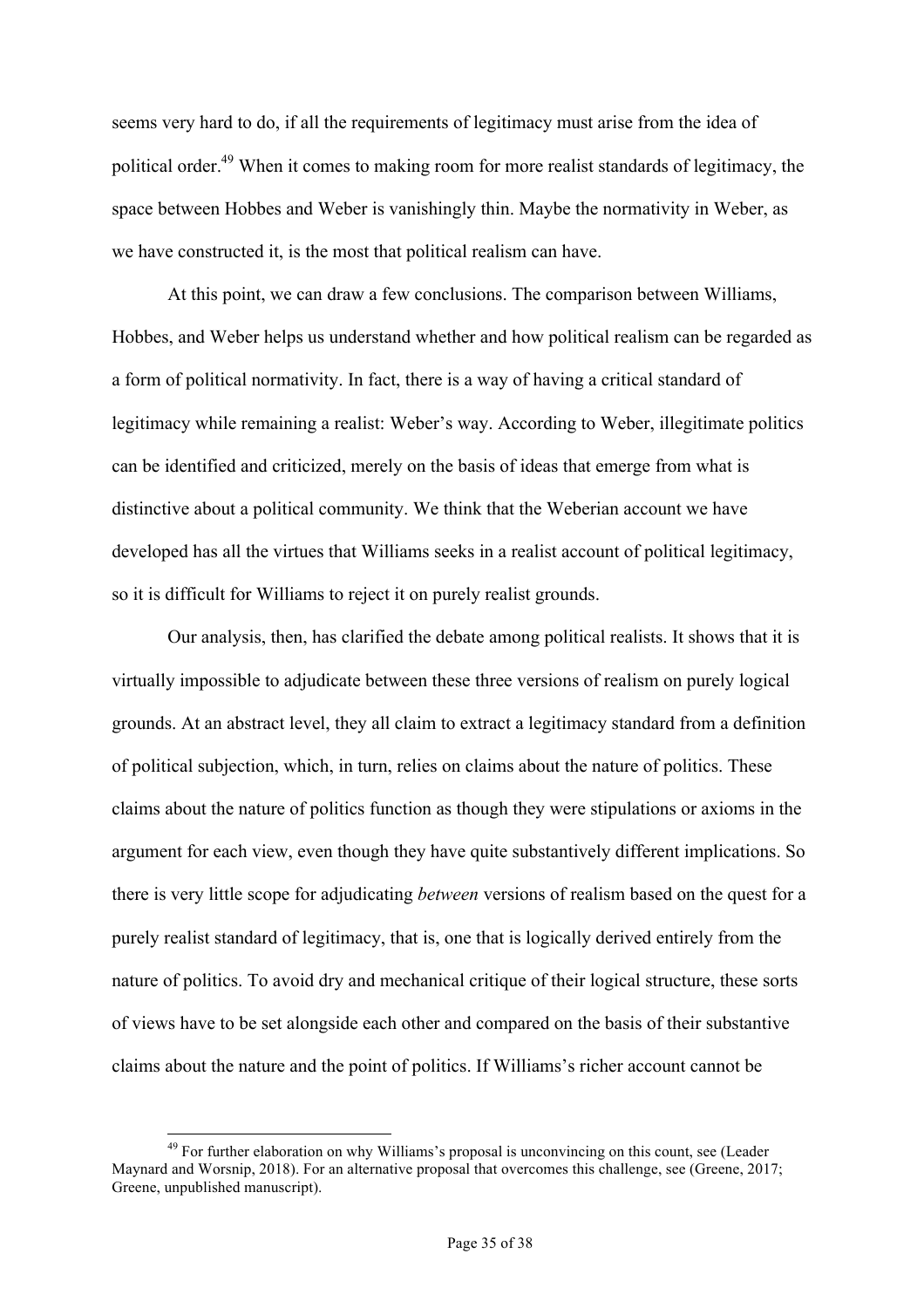defended without drawing on political moralism, then it seems that Weber's political realism stands at the outermost limit of realist normativity.

#### 5. Conclusion

We began the paper by asking whether, as political realists claim, there is a special form of normativity that is unique to the political domain. We observed that this realist form of normativity must not be reducible to moral principles, but it also must avoid mere description. Hence, political realists must find a way to affirm the maxim that *power cannot be self-legitimating*. We explored these questions through an analysis of the realist proposal of Bernard Williams, arguing that he should be seen not only as a critic of moralism but also as a critic of realism. In particular, we assessed his implicit criticisms of the realist elements that can be found in Hobbes and Weber.

We showed that Williams's quest for a domain of political evaluation that is distinct from morality pushes him in a Hobbesian direction, leading him to define a political relationship as the securing of stable order. Then we showed how Williams's desire for a standard of legitimacy that goes beyond mere stable order leads him to depart from Hobbes. We argued that this departure then pushes Williams in the direction of Weber, because Weber's theory of legitimate domination can explain the difference between legitimate and illegitimate politics. But Williams chooses to depart from Weber as well, implying that Weber's theory of legitimate domination does not allow sufficient scope for critiquing power. But, as we showed, Weber's approach has ample resources for critiquing power through its ethic of rule and ethic of responsibility. We argued that if Williams is to sustain his departure from Weber while remaining a realist, he is under pressure to explain why power cannot produce its own acceptance through the influencing of beliefs and values. If Williams hopes to defend his interpretation of the prohibition on 'self-legitimating power' against that of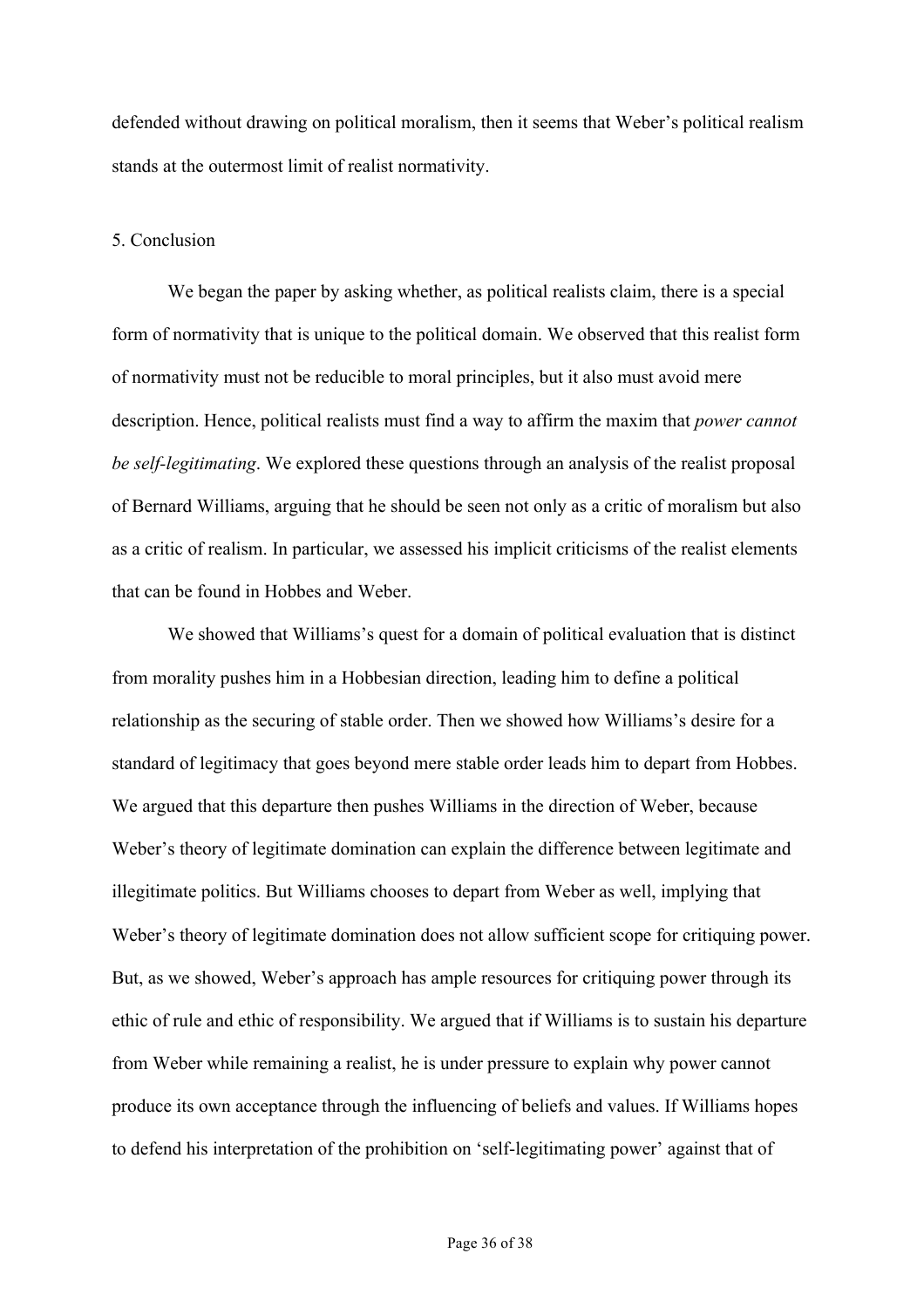Weber, he needs to show how violating the critical theory principle is inconsistent with the idea of politics. This will require, in the end, a substantive defense of his views on the nature of politics.

We conclude that if there is a viable form of political realism to be articulated other than the versions in Hobbes and Weber, Williams has not found it. Our analysis shows that his reasons for departing from Hobbes push him towards Weber, but his reasons for departing from Weber push him back towards Hobbes. At the same time, our investigation implies that a political normativity that is independent of morality is still possible, as long as we bear in mind the limits of its critical capacity. Ultimately, the comparison with Hobbes and Weber shows us how limited the options are -- for Williams, and for political realists in general.

#### References

- Aristotle. (1984). The Complete Works of Aristotle. Vol. 1 & 2. (J. Barnes, Ed.). Princeton, NJ: Princeton University Press.
- Bavister-Gould, A. (2011). Bernard Williams: Political Realism and the Limits of Legitimacy. *European Journal of Philosophy*, *21*(4), 593–610.
- Douglass, R. (2016). Hobbes and political realism. *European Journal of Political Theory*, 1474885116677481. https://doi.org/10.1177/1474885116677481
- Geuss, R. (2008). Philosophy and Real Politics. Princeton, NJ: Princeton University Press.
- Gledhill, J. (2012). Rawls and Realism. *Social Theory and Practice*, *38*(1), 55–82.
- Greene, A. (2017). Legitimacy without Liberalism: A Defense of Max Weber's Standard of Political Legitimacy. *Analyse & Kritik*, 39(2), 295-323.
- Greene, A. (unpublished manuscript). "The Promise of Political Realism." https://papers.ssrn.com/sol3/papers.cfm?abstract\_id=3043529
- Hall, E. (2013). The limits of Bernard William's critique of political moralism. *Ethical Perspectives*, *20*(2), 217–243.
- Hall, E. (2015). Bernard Williams and the Basic Legitimation Demand: A Defence. *Political Studies*, *63*(2), 466–480.
- Hobbes, T. (1983). De Cive: The Latin Version. (H. Warrender, Ed.). Oxford: Clarendon Press [1642].
- Hobbes, T. (1991). Leviathan. (R. Tuck, Ed.). Cambridge University Press [1651].
- Hobbes, T. (1998). Hobbes: On the Citizen. (R. Tuck & M. Silverthorne, Eds.). Cambridge University Press.
- Hoekstra, K. (2001). Tyrannus Rex vs. Leviathan. *Pacific Philosophical Quarterly*, *82*, 420– 446.
- Hoekstra, K. (2012). Hobbesian Equality. In Lloyd, S. A. (Ed.), *Hobbes Today: Insights for the 21st Century* (pp. 76–112). Cambridge: Cambridge University Press.
- Jubb, R. (2015). Playing Kant at the Court of King Arthur. *Political Studies*, *63*(4), 919–934.